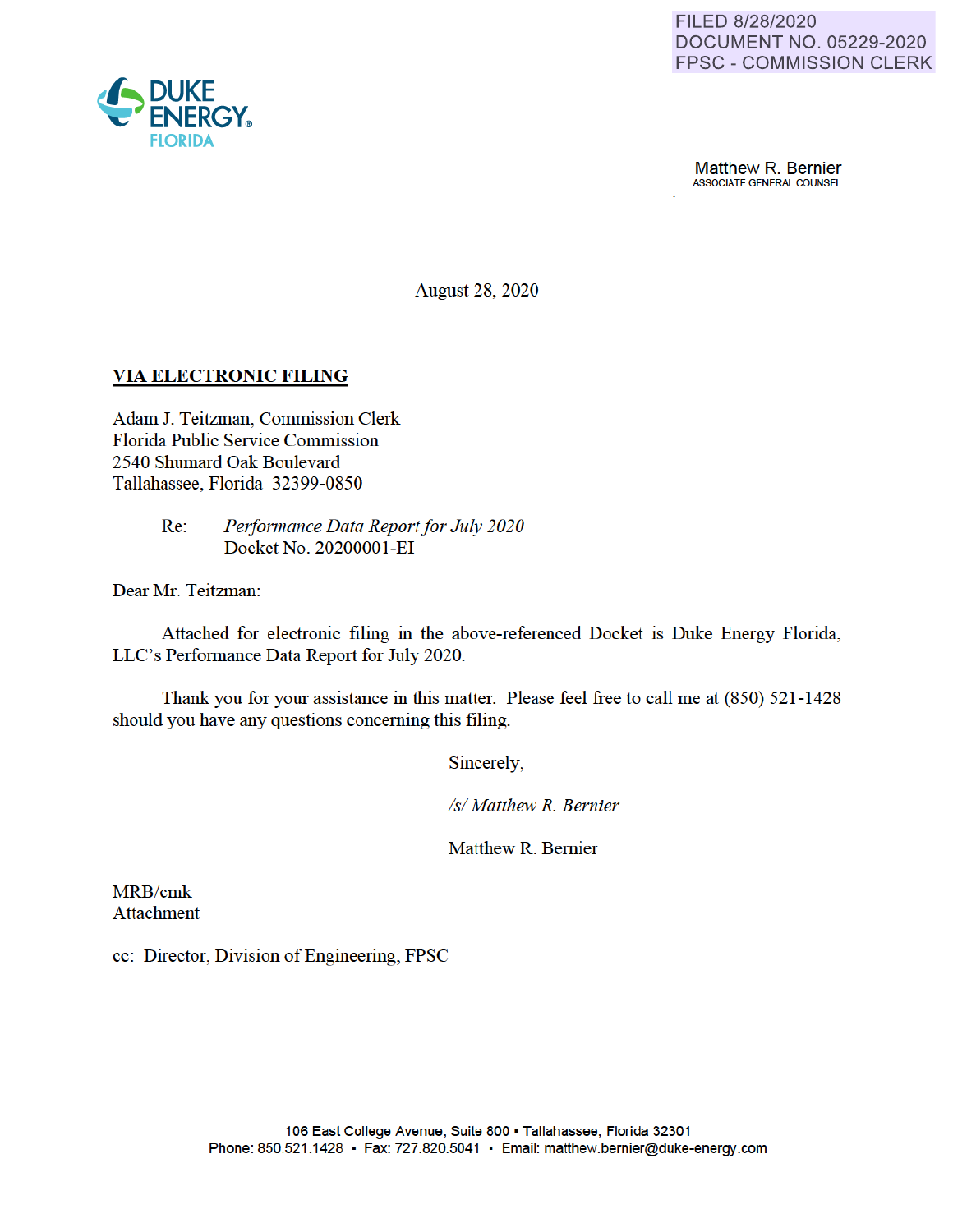### CERTIFICATE OF SERVICE Docket No. 20200001-EI

I HEREBY CERTIFY that a true copy of the above-mentioned document has been furnished to the following individuals via e-mail on this  $28<sup>th</sup>$  day of August, 2020.

Suzanne Brownless Office of General Counsel FL Public Service Commission 2540 Shumard Oak Blvd. Tallahassee, FL 32399-0850 sbrownle@psc.state fl.us

J. Beasley / J. Wahlen / M. Means Ausley McMullen P.O. Box 391 Tallahassee, FL 32302 jbeasley@ausley.com jwahlen@ausley.com mmeans@ausley.com

Russell A. Badders Gulf Power Company One Energy Place Pensacola, FL 32520 russell.badders@nexteraenergy.com

Kenneth A. Hoffman Florida Power & Light Company 134 W. Jefferson Street Tallahassee, FL 32301-1713 ken hoffman@fpl.com

Jon C. Moyle, Jr. Moyle Law Firm, P.A. 118 North Gadsden Street Tallahassee, FL 32301 jmoyle@moylelaw.com mqualls@moylelaw.com

 */s/ Matthew R. Bernier* Attorney

J.R. Kelly / T. David Office of Public Counsel 111 W. Madison St., Room 812 Tallahassee, FL 32399-1400 kelly.jr@leg.state fl.us david.tad@leg.state.fl.us

Paula K. Brown Regulatory Affairs Tampa Electric Company P.O. Box 111 Tampa, FL 33601-0111 regdept@tecoenergy.com

Maria Moncada / David Lee Florida Power & Light Company 700 Universe Blvd. (LAW/JB) Juno Beach, FL 33408-0420 maria moncada@fpl.com david.lee@fpl.com

James Brew / Laura W. Baker Stone Law Firm 1025 Thomas Jefferson St., N.W. Suite 800 West Washington, DC 20007 jbrew@smxblaw.com lwb@smxblaw.com

Mike Cassel Florida Public Utilities Company 208 Wildlight Avenue Yulee, FL 32097 mcassel@fpuc.com

Beth Keating Gunster, Yoakley & Stewart, P.A. 215 South Monroe Street, Suite 601 Tallahassee, FL 32301 bkeating@gunster.com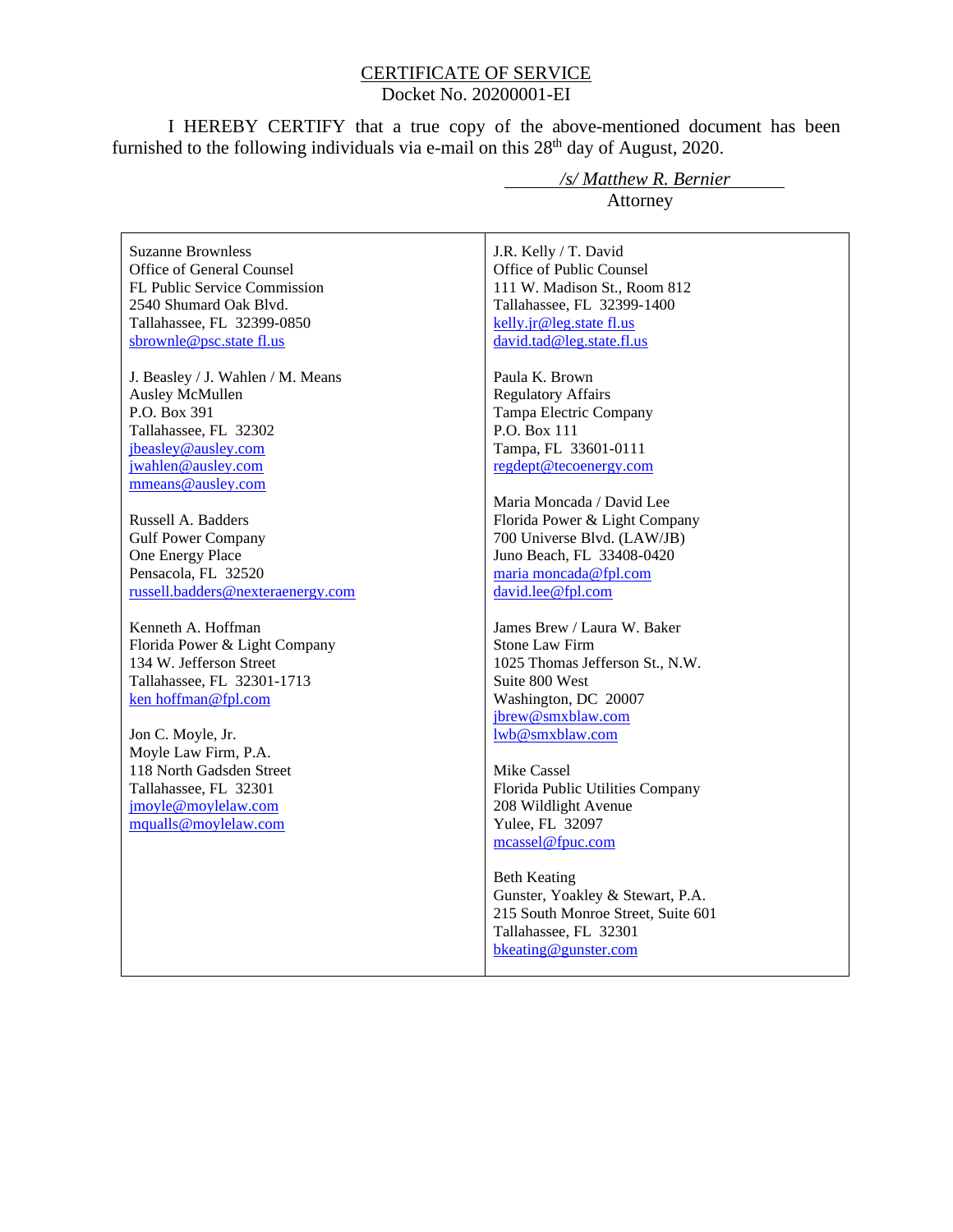| <b>Bartow CC</b>    | <b>Jan-20</b> | Feb-20    | Mar-20    | Apr-20    | May-20    | <b>Jun-20</b>       | <b>Jul-20</b> | Aug-20              | <b>Sep-20</b> | <b>Oct-20</b> | <b>Nov-20</b> | <b>Dec-20</b> | Jan - Jul<br>Period |
|---------------------|---------------|-----------|-----------|-----------|-----------|---------------------|---------------|---------------------|---------------|---------------|---------------|---------------|---------------------|
| 1. EAF              | 83.93         | 99.00     | 94.62     | 95.42     | 98.18     | 100.00              | 99.70         | 0.00                | 0.00          | 0.00          | 0.00          | 0.00          | 95.79               |
| 2. PH               | 744           | 696       | 743       | 720       | 744       | 720                 | 744           | $\pmb{0}$           | $\pmb{0}$     | $\mathbf 0$   | $\mathbf 0$   | $\pmb{0}$     | 5,111               |
| 3. SH               | 615.8         | 621.1     | 661.0     | 549.1     | 654.2     | 691.9               | 742.6         | 0.0                 | $0.0\,$       | $0.0\,$       | $0.0\,$       | 0.0           | 4,535.7             |
| 4. RSH              | 8.6           | 69.0      | 43.2      | 137.9     | 78.5      | 28.1                | 0.1           | $0.0\,$             | $0.0\,$       | 0.0           | $0.0\,$       | $0.0\,$       | 365.4               |
| 5. UH               | 119.6         | 5.9       | 38.9      | 33.0      | 11.4      | 0.0                 | 1.3           | $0.0\,$             | $0.0\,$       | 0.0           | $0.0\,$       | $0.0\,$       | 210.0               |
| 6. POH              | 119.2         | $0.0\,$   | $0.0\,$   | 0.0       | $0.0\,$   | 0.0                 | 0.0           | $0.0\,$             | $0.0\,$       | $0.0\,$       | $0.0\,$       | $0.0\,$       | 119.2               |
| 7. FOH              | 0.4           | 5.7       | 34.5      | 1.7       | $0.0\,$   | 0.0                 | 1.3           | 0.0                 | 0.0           | $0.0\,$       | 0.0           | 0.0           | 43.6                |
| 8. MOH              | $0.0\,$       | 0.3       | 4.4       | 31.3      | 11.4      | 0.0                 | 0.0           | 0.0                 | 0.0           | 0.0           | 0.0           | 0.0           | 47.2                |
| 9. PPOH             | $0.0\,$       | $0.0\,$   | $0.0\,$   | 0.0       | $0.0\,$   | 0.0                 | $0.0\,$       | 0.0                 | $0.0\,$       | $0.0\,$       | $0.0\,$       | $0.0\,$       | $0.0\,$             |
| 10. LR PP (MW)      | $0.0\,$       | $0.0\,$   | $0.0\,$   | $0.0\,$   | $0.0\,$   | 0.0                 | 0.0           | 0.0                 | $0.0\,$       | $0.0\,$       | $0.0\,$       | $0.0\,$       | $0.0\,$             |
| 11. PFOH            | 0.0           | 11.2      | 11.4      | $0.0\,$   | 0.1       | 0.0                 | 19.9          | 0.0                 | $0.0\,$       | $0.0\,$       | $0.0\,$       | 0.0           | 42.6                |
| 12. LR PF (MW)      | 0.0           | 108.2     | 108.2     | 0.0       | 105.5     | 0.0                 | 55.3          | 0.0                 | 0.0           | 0.0           | 0.0           | 0.0           | 83.4                |
| 13. PMOH            | 0.0           | 0.0       | $0.0\,$   | $0.0\,$   | 21.7      | 0.0                 | 0.0           | 0.0                 | $0.0\,$       | $0.0\,$       | $0.0\,$       | $0.0\,$       | 21.7                |
| 14. LR PM (MW)      | 0.0           | 0.0       | $0.0\,$   | 0.0       | 114.2     | 0.0                 | 0.0           | $0.0\,$             | $0.0\,$       | $0.0\,$       | $0.0\,$       | $0.0\,$       | 114.2               |
| 15. NSC (MW)        | 1144          | 1144      | 1144      | 1144      | 1144      | 1144                | 1144          | $\pmb{0}$           | $\pmb{0}$     | 0             | $\pmb{0}$     | $\pmb{0}$     | 1144                |
| 16. OPER MBTU       | 4,050,994     | 4,286,777 | 4,724,966 | 3,333,386 | 4,344,128 | 4,836,805 5,246,371 |               | $\mathbf 0$         | 0             | $\mathbf 0$   | $\mathbf 0$   | $\mathbf 0$   | 30,823,428          |
| 17. NET GEN (MWH)   | 555,214       | 552,497   | 602,801   | 443,687   | 577,023   | 653,418             | 696,294       | $\mathsf{O}\xspace$ | $\pmb{0}$     | $\mathsf 0$   | $\pmb{0}$     | $\mathbf 0$   | 4,080,934           |
| 18. ANOHR (BTU/KWH) | 7,296.3       | 7,758.9   | 7,838.4   | 7,512.9   | 7,528.5   | 7,402.3             | 7,534.7       | $0.0\,$             | 0.0           | $0.0\,$       | $0.0\,$       | $0.0\,$       | 7,553.0             |
| 19. NOF (%)         | 78.81         | 77.75     | 79.72     | 70.64     | 77.11     | 82.55               | 81.96         | 0.00                | 0.00          | 0.00          | 0.00          | 0.00          | 78.65               |
| 20. NPC (MW)        | 1144          | 1144      | 1144      | 1144      | 1144      | 1144                | 1144          | $\mathbf 0$         | $\pmb{0}$     | 0             | $\pmb{0}$     | 0             | 1144                |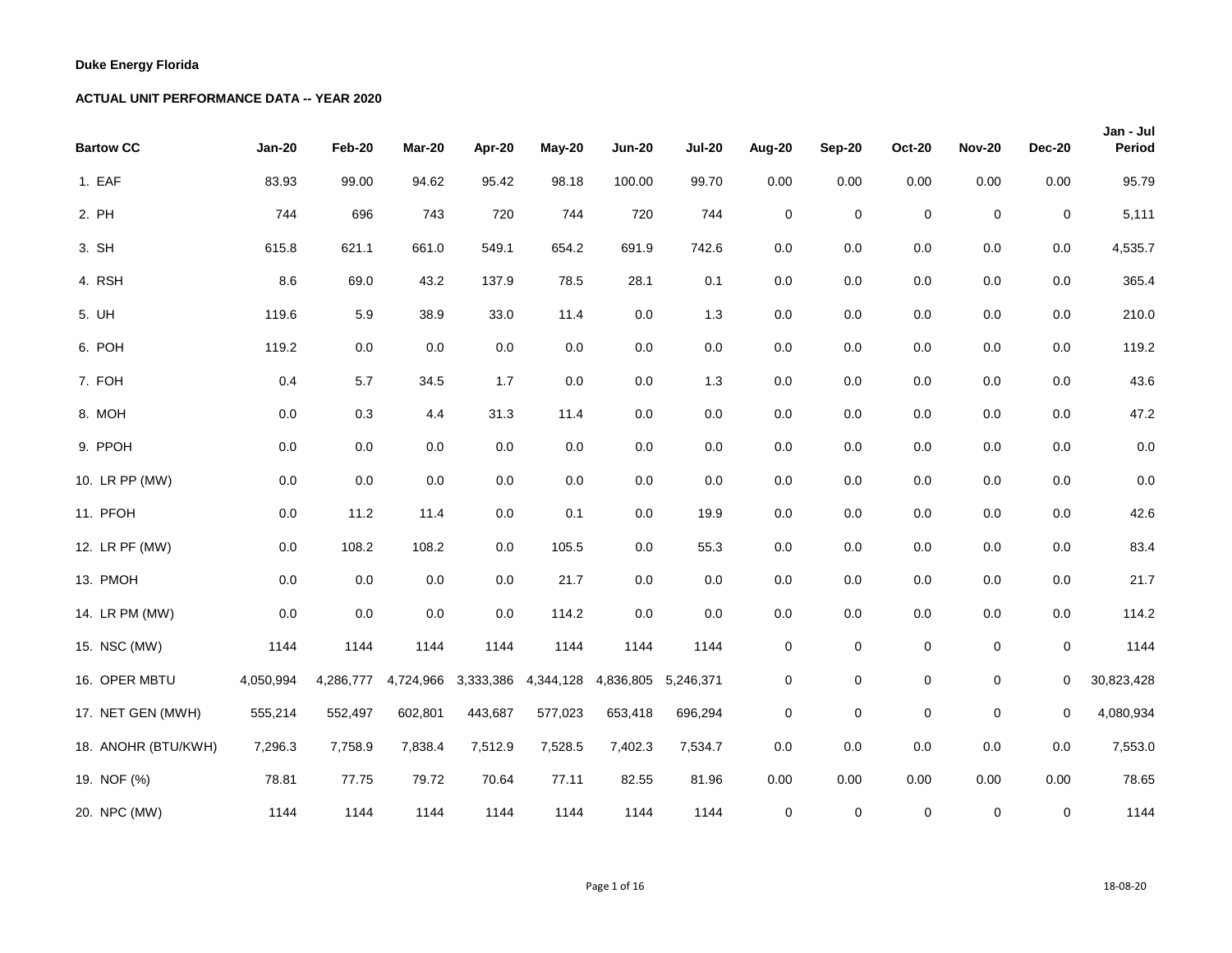| <b>OSPREY CC</b>    | <b>Jan-20</b> | Feb-20  | Mar-20  | Apr-20  | May-20    | <b>Jun-20</b>       | <b>Jul-20</b> | Aug-20              | <b>Sep-20</b> | <b>Oct-20</b> | <b>Nov-20</b> | <b>Dec-20</b> | Jan - Jul<br>Period |
|---------------------|---------------|---------|---------|---------|-----------|---------------------|---------------|---------------------|---------------|---------------|---------------|---------------|---------------------|
|                     |               |         |         |         |           |                     |               |                     |               |               |               |               |                     |
| 1. EAF              | 99.53         | 96.55   | 0.00    | 54.31   | 100.00    | 100.00              | 100.00        | 0.00                | $0.00\,$      | 0.00          | 0.00          | 0.00          | 78.49               |
| 2. PH               | 744           | 696     | 743     | 720     | 744       | 720                 | 744           | $\pmb{0}$           | $\pmb{0}$     | $\mathbf 0$   | $\mathbf 0$   | $\mathbf 0$   | 5,111               |
| 3. SH               | 194.4         | 47.3    | 0.0     | 286.4   | 650.7     | 644.9               | 672.7         | 0.0                 | $0.0\,$       | 0.0           | 0.0           | 0.0           | 2,496.4             |
| 4. RSH              | 546.7         | 624.7   | 0.0     | 104.6   | 93.3      | 75.1                | 71.3          | 0.0                 | 0.0           | 0.0           | 0.0           | 0.0           | 1,515.8             |
| 5. UH               | 2.8           | 24.0    | 743.0   | 329.0   | $0.0\,$   | $0.0\,$             | $0.0\,$       | 0.0                 | 0.0           | 0.0           | 0.0           | 0.0           | 1,098.8             |
| 6. POH              | $0.0\,$       | 24.0    | 743.0   | 24.0    | $0.0\,$   | $0.0\,$             | $0.0\,$       | 0.0                 | $0.0\,$       | 0.0           | $0.0\,$       | $0.0\,$       | 791.0               |
| 7. FOH              | 0.6           | 0.0     | 0.0     | 305.0   | 0.0       | $0.0\,$             | 0.0           | $0.0\,$             | $0.0\,$       | 0.0           | 0.0           | $0.0\,$       | 305.6               |
| 8. MOH              | 2.3           | 0.0     | 0.0     | 0.0     | $0.0\,$   | 0.0                 | 0.0           | 0.0                 | 0.0           | 0.0           | 0.0           | $0.0\,$       | $2.3\,$             |
| 9. PPOH             | $0.0\,$       | 0.0     | 0.0     | 0.0     | 0.0       | $0.0\,$             | 0.0           | 0.0                 | 0.0           | 0.0           | 0.0           | $0.0\,$       | 0.0                 |
| 10. LR PP (MW)      | $0.0\,$       | 0.0     | 0.0     | $0.0\,$ | 0.0       | $0.0\,$             | $0.0\,$       | 0.0                 | $0.0\,$       | 0.0           | 0.0           | 0.0           | 0.0                 |
| 11. PFOH            | 3.5           | $0.0\,$ | 0.0     | 0.0     | 0.0       | $0.0\,$             | 0.0           | 0.0                 | 0.0           | 0.0           | $0.0\,$       | 0.0           | 3.5                 |
| 12. LR PF (MW)      | 111.3         | 0.0     | 0.0     | $0.0\,$ | $0.0\,$   | $0.0\,$             | $0.0\,$       | 0.0                 | 0.0           | 0.0           | $0.0\,$       | $0.0\,$       | 111.3               |
| 13. PMOH            | 0.0           | 0.0     | 0.0     | 0.0     | 0.0       | 0.0                 | 0.0           | 0.0                 | $0.0\,$       | 0.0           | 0.0           | $0.0\,$       | 0.0                 |
| 14. LR PM (MW)      | 0.0           | 0.0     | $0.0\,$ | 0.0     | 0.0       | $0.0\,$             | 0.0           | $0.0\,$             | $0.0\,$       | 0.0           | 0.0           | 0.0           | 0.0                 |
| 15. NSC (MW)        | 582           | 582     | 582     | 582     | 582       | 582                 | 582           | $\pmb{0}$           | 0             | 0             | $\mathsf 0$   | 0             | 582                 |
| 16. OPER MBTU       | 541,636       | 110,673 | 0       | 790,816 | 2,063,929 | 2,031,821 2,147,031 |               | $\mathsf{O}\xspace$ | 0             | $\mathbf 0$   | $\mathbf 0$   | $\mathbf 0$   | 7,685,907           |
| 17. NET GEN (MWH)   | 71,968        | 14,619  | 0       | 93,205  | 282,305   | 276,486             | 292,433       | 0                   | 0             | 0             | $\mathbf 0$   | 0             | 1,031,016           |
| 18. ANOHR (BTU/KWH) | 7,526.1       | 7,570.5 | 0.0     | 8,484.7 | 7,311.0   | 7,348.7             | 7,342.0       | 0.0                 | 0.0           | 0.0           | 0.0           | 0.0           | 7,454.7             |
| 19. NOF (%)         | 63.60         | 53.12   | 0.00    | 55.91   | 74.55     | 73.67               | 74.69         | 0.00                | 0.00          | 0.00          | 0.00          | 0.00          | 70.96               |
| 20. NPC (MW)        | 582           | 582     | 582     | 582     | 582       | 582                 | 582           | $\mathbf 0$         | $\mathbf 0$   | $\mathbf 0$   | $\mathbf 0$   | $\mathbf 0$   | 582                 |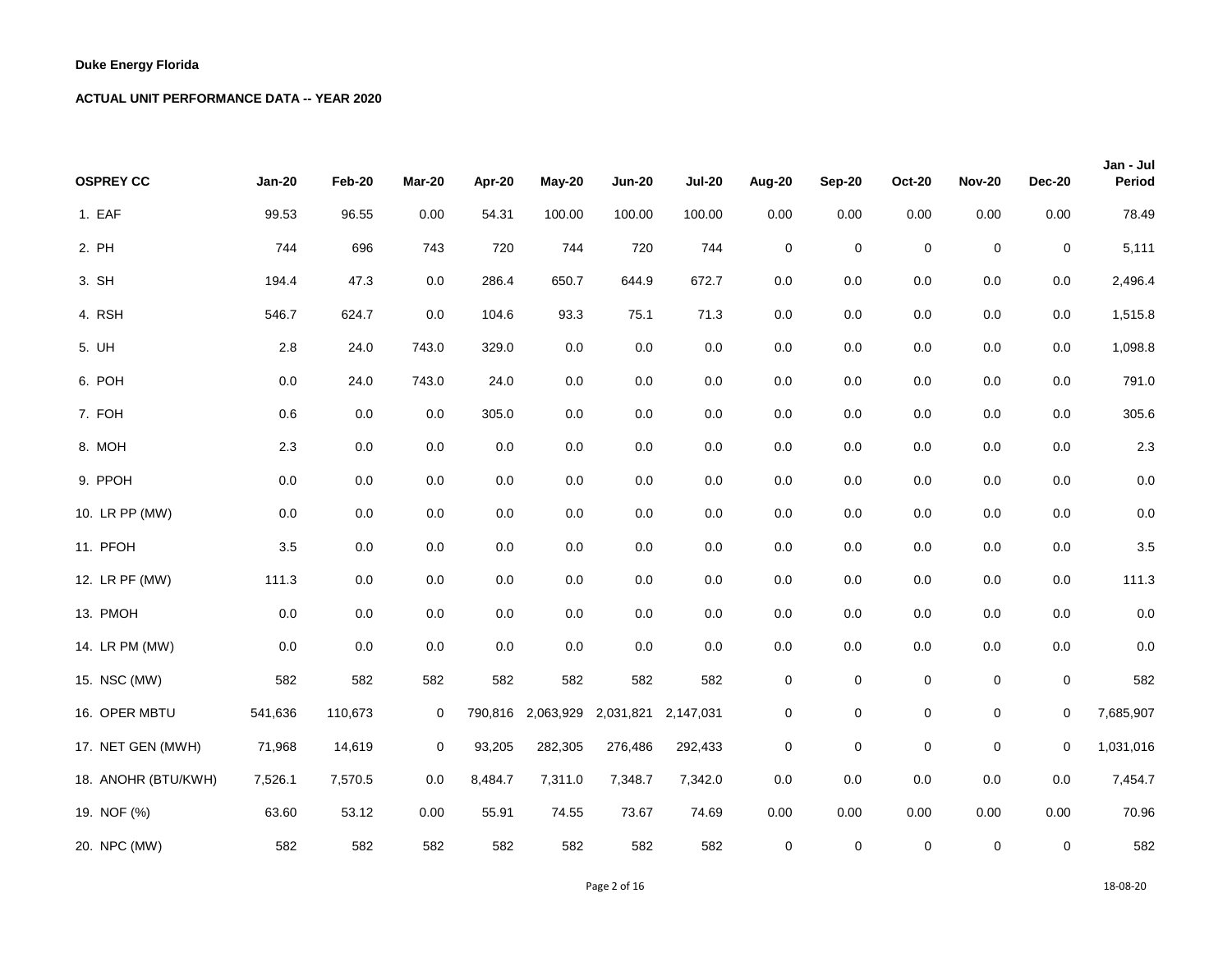| <b>HINES Power Block 1</b> | <b>Jan-20</b> | Feb-20    | Mar-20    | Apr-20    | May-20    | <b>Jun-20</b> | <b>Jul-20</b> | <b>Aug-20</b> | Sep-20      | <b>Oct-20</b> | <b>Nov-20</b> | <b>Dec-20</b> | Jan - Jul<br>Period |
|----------------------------|---------------|-----------|-----------|-----------|-----------|---------------|---------------|---------------|-------------|---------------|---------------|---------------|---------------------|
| 1. EAF                     | 98.88         | 88.34     | 95.76     | 82.92     | 93.59     | 73.83         | 100.00        | 0.00          | $0.00\,$    | 0.00          | 0.00          | 0.00          | 90.61               |
| 2. PH                      | 744           | 696       | 743       | 720       | 744       | 720           | 744           | $\pmb{0}$     | $\pmb{0}$   | $\mathbf 0$   | $\mathbf 0$   | $\mathbf 0$   | 5,111               |
| 3. SH                      | 259.0         | 575.2     | 654.6     | 573.3     | 632.1     | 531.6         | 744.0         | 0.0           | $0.0\,$     | 0.0           | 0.0           | 0.0           | 3,969.8             |
| 4. RSH                     | 476.7         | 42.3      | 57.4      | 24.0      | 64.3      | 0.0           | $0.0\,$       | 0.0           | 0.0         | 0.0           | 0.0           | 0.0           | 664.6               |
| 5. UH                      | 8.3           | 78.5      | 31.0      | 122.7     | 47.7      | 188.4         | 0.0           | 0.0           | 0.0         | 0.0           | 0.0           | $0.0\,$       | 476.6               |
| 6. POH                     | $0.0\,$       | 0.0       | $0.0\,$   | $0.0\,$   | $0.0\,$   | $0.0\,$       | $0.0\,$       | 0.0           | $0.0\,$     | 0.0           | $0.0\,$       | $0.0\,$       | 0.0                 |
| 7. FOH                     | 8.3           | 61.4      | 31.0      | 1.7       | 11.4      | 188.4         | 0.0           | 0.0           | 0.0         | 0.0           | 0.0           | 0.0           | 302.2               |
| 8. MOH                     | $0.0\,$       | 17.1      | 0.0       | 121.0     | 36.3      | $0.0\,$       | 0.0           | 0.0           | 0.0         | 0.0           | 0.0           | 0.0           | 174.4               |
| 9. PPOH                    | 0.0           | 0.0       | 0.0       | 0.0       | 0.0       | $0.0\,$       | 0.0           | 0.0           | 0.0         | 0.0           | 0.0           | 0.0           | 0.0                 |
| 10. LR PP (MW)             | $0.0\,$       | $0.0\,$   | 0.0       | 0.0       | 0.0       | $0.0\,$       | $0.0\,$       | 0.0           | 0.0         | 0.0           | 0.0           | $0.0\,$       | 0.0                 |
| 11. PFOH                   | 0.0           | 16.6      | $5.0\,$   | 2.1       | 0.0       | $0.0\,$       | 0.0           | 0.0           | 0.0         | 0.0           | $0.0\,$       | $0.0\,$       | 23.7                |
| 12. LR PF (MW)             | $0.0\,$       | 77.0      | 49.5      | 82.0      | $0.0\,$   | 0.0           | $0.0\,$       | 0.0           | 0.0         | 0.0           | $0.0\,$       | $0.0\,$       | 71.6                |
| 13. PMOH                   | 0.0           | 0.0       | 0.0       | 0.0       | 0.0       | 0.0           | 0.0           | 0.0           | 0.0         | 0.0           | 0.0           | $0.0\,$       | 0.0                 |
| 14. LR PM (MW)             | 0.0           | 0.0       | 0.0       | 0.0       | $0.0\,$   | $0.0\,$       | 0.0           | $0.0\,$       | 0.0         | 0.0           | 0.0           | $0.0\,$       | 0.0                 |
| 15. NSC (MW)               | 490           | 490       | 490       | 490       | 490       | 490           | 490           | $\pmb{0}$     | 0           | $\mathbf 0$   | $\pmb{0}$     | $\pmb{0}$     | 490                 |
| 16. OPER MBTU              | 780,815       | 1,648,431 | 1,880,686 | 1,642,991 | 1,823,994 | 1,556,416     | 2,249,479     | $\mathsf 0$   | 0           | 0             | $\pmb{0}$     | 0             | 11,582,813          |
| 17. NET GEN (MWH)          | 102,818       | 215,761   | 250,559   | 219,501   | 240,760   | 205,204       | 300,649       | 0             | 0           | 0             | $\mathbf 0$   | 0             | 1,535,252           |
| 18. ANOHR (BTU/KWH)        | 7,594.1       | 7,640.1   | 7,506.0   | 7,485.1   | 7,576.0   | 7,584.7       | 7,482.1       | 0.0           | 0.0         | 0.0           | 0.0           | 0.0           | 7,544.6             |
| 19. NOF (%)                | 81.02         | 76.55     | 78.12     | 78.13     | 77.74     | 78.78         | 82.47         | 0.00          | 0.00        | 0.00          | 0.00          | 0.00          | 78.93               |
| 20. NPC (MW)               | 490           | 490       | 490       | 490       | 490       | 490           | 490           | $\mathbf 0$   | $\mathbf 0$ | $\mathbf 0$   | $\mathbf 0$   | $\mathbf 0$   | 490                 |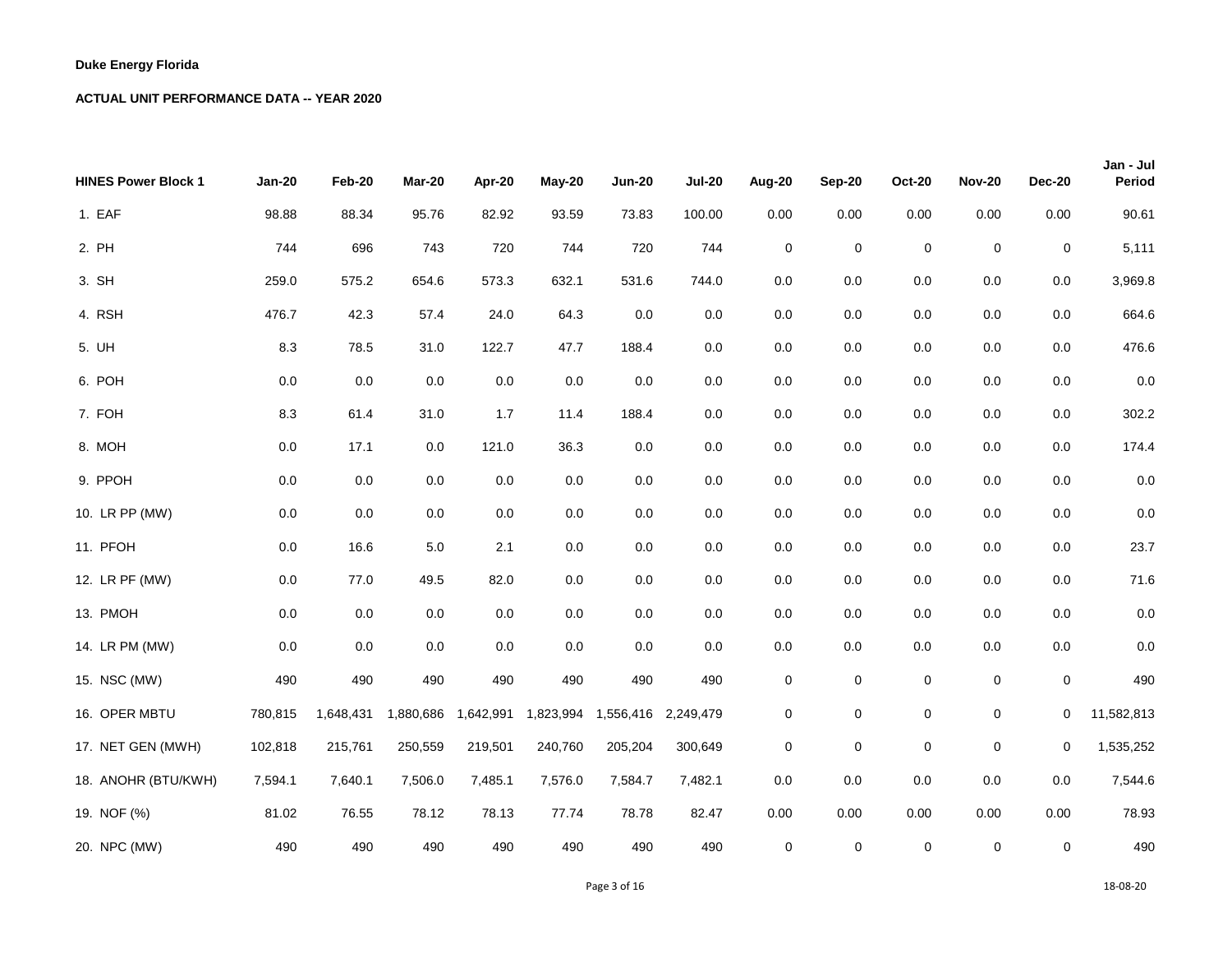| <b>HINES Power Block 2</b> | <b>Jan-20</b> | Feb-20    | Mar-20      | Apr-20  | May-20    | <b>Jun-20</b> | <b>Jul-20</b> | <b>Aug-20</b> | Sep-20      | <b>Oct-20</b> | <b>Nov-20</b> | <b>Dec-20</b> | Jan - Jul<br>Period |
|----------------------------|---------------|-----------|-------------|---------|-----------|---------------|---------------|---------------|-------------|---------------|---------------|---------------|---------------------|
| 1. EAF                     | 100.00        | 94.56     | 0.00        | 29.43   | 81.90     | 86.67         | 99.97         | 0.00          | $0.00\,$    | 0.00          | 0.00          | 0.00          | 70.26               |
| 2. PH                      | 744           | 696       | 743         | 720     | 744       | 720           | 744           | $\pmb{0}$     | $\pmb{0}$   | $\mathbf 0$   | $\mathbf 0$   | $\mathbf 0$   | 5,111               |
| 3. SH                      | 703.6         | 559.2     | 0.0         | 246.4   | 578.7     | 623.3         | 744.0         | 0.0           | $0.0\,$     | 0.0           | 0.0           | 0.0           | 3,455.2             |
| 4. RSH                     | 40.5          | 99.0      | 0.0         | 12.9    | 40.2      | 17.2          | $0.0\,$       | 0.0           | 0.0         | 0.0           | 0.0           | 0.0           | 209.7               |
| 5. UH                      | $0.0\,$       | 37.9      | 743.0       | 460.6   | 125.1     | 79.5          | 0.0           | 0.0           | 0.0         | 0.0           | 0.0           | 0.0           | 1,446.1             |
| 6. POH                     | $0.0\,$       | 24.2      | 743.0       | 442.3   | $0.0\,$   | $0.0\,$       | $0.0\,$       | 0.0           | $0.0\,$     | 0.0           | $0.0\,$       | $0.0\,$       | 1,209.5             |
| 7. FOH                     | $0.0\,$       | 6.9       | 0.0         | 18.3    | 26.1      | 26.3          | 0.0           | 0.0           | 0.0         | 0.0           | 0.0           | 0.0           | 77.6                |
| 8. MOH                     | 0.0           | $6.8\,$   | $0.0\,$     | 0.0     | 99.0      | 53.2          | 0.0           | 0.0           | 0.0         | 0.0           | 0.0           | $0.0\,$       | 159.1               |
| 9. PPOH                    | 0.0           | 0.0       | 0.0         | 0.0     | 0.0       | $0.0\,$       | 2.0           | 0.0           | 0.0         | 0.0           | 0.0           | 0.0           | 2.0                 |
| 10. LR PP (MW)             | $0.0\,$       | $0.0\,$   | 0.0         | 0.0     | 0.0       | $0.0\,$       | 63.2          | 0.0           | 0.0         | 0.0           | 0.0           | $0.0\,$       | 63.2                |
| 11. PFOH                   | $0.0\,$       | 0.0       | 0.0         | 165.1   | 41.7      | 91.1          | 0.0           | 0.0           | 0.0         | 0.0           | $0.0\,$       | 0.0           | 297.9               |
| 12. LR PF (MW)             | $0.0\,$       | $0.0\,$   | 0.0         | 150.2   | 120.1     | 94.7          | $0.0\,$       | 0.0           | 0.0         | 0.0           | $0.0\,$       | $0.0\,$       | 129.0               |
| 13. PMOH                   | 0.0           | 0.0       | 0.0         | 1.4     | $0.0\,$   | $0.0\,$       | 0.0           | 0.0           | 0.0         | 0.0           | 0.0           | $0.0\,$       | 1.4                 |
| 14. LR PM (MW)             | 0.0           | 0.0       | 0.0         | 65.1    | $0.0\,$   | $0.0\,$       | 0.0           | $0.0\,$       | 0.0         | 0.0           | $0.0\,$       | 0.0           | 65.1                |
| 15. NSC (MW)               | 524           | 524       | 524         | 524     | 524       | 524           | 524           | $\pmb{0}$     | 0           | 0             | $\pmb{0}$     | 0             | 524                 |
| 16. OPER MBTU              | 2,149,462     | 1,871,576 | $\mathbf 0$ | 682,347 | 1,638,690 | 1,955,733     | 2,438,251     | $\pmb{0}$     | 0           | $\mathbf 0$   | $\mathbf 0$   | $\mathbf 0$   | 10,736,060          |
| 17. NET GEN (MWH)          | 290,864       | 252,437   | $\mathbf 0$ | 89,489  | 214,825   | 257,381       | 324,395       | 0             | 0           | 0             | $\mathbf 0$   | 0             | 1,429,391           |
| 18. ANOHR (BTU/KWH)        | 7,389.9       | 7,414.0   | 0.0         | 7,624.9 | 7,628.0   | 7,598.6       | 7,516.3       | 0.0           | $0.0\,$     | 0.0           | 0.0           | 0.0           | 7,510.9             |
| 19. NOF (%)                | 78.90         | 86.15     | 0.00        | 69.30   | 70.84     | 78.80         | 83.21         | 0.00          | 0.00        | 0.00          | 0.00          | 0.00          | 78.95               |
| 20. NPC (MW)               | 524           | 524       | 524         | 524     | 524       | 524           | 524           | $\mathbf 0$   | $\mathbf 0$ | $\mathbf 0$   | $\mathbf 0$   | $\mathbf 0$   | 524                 |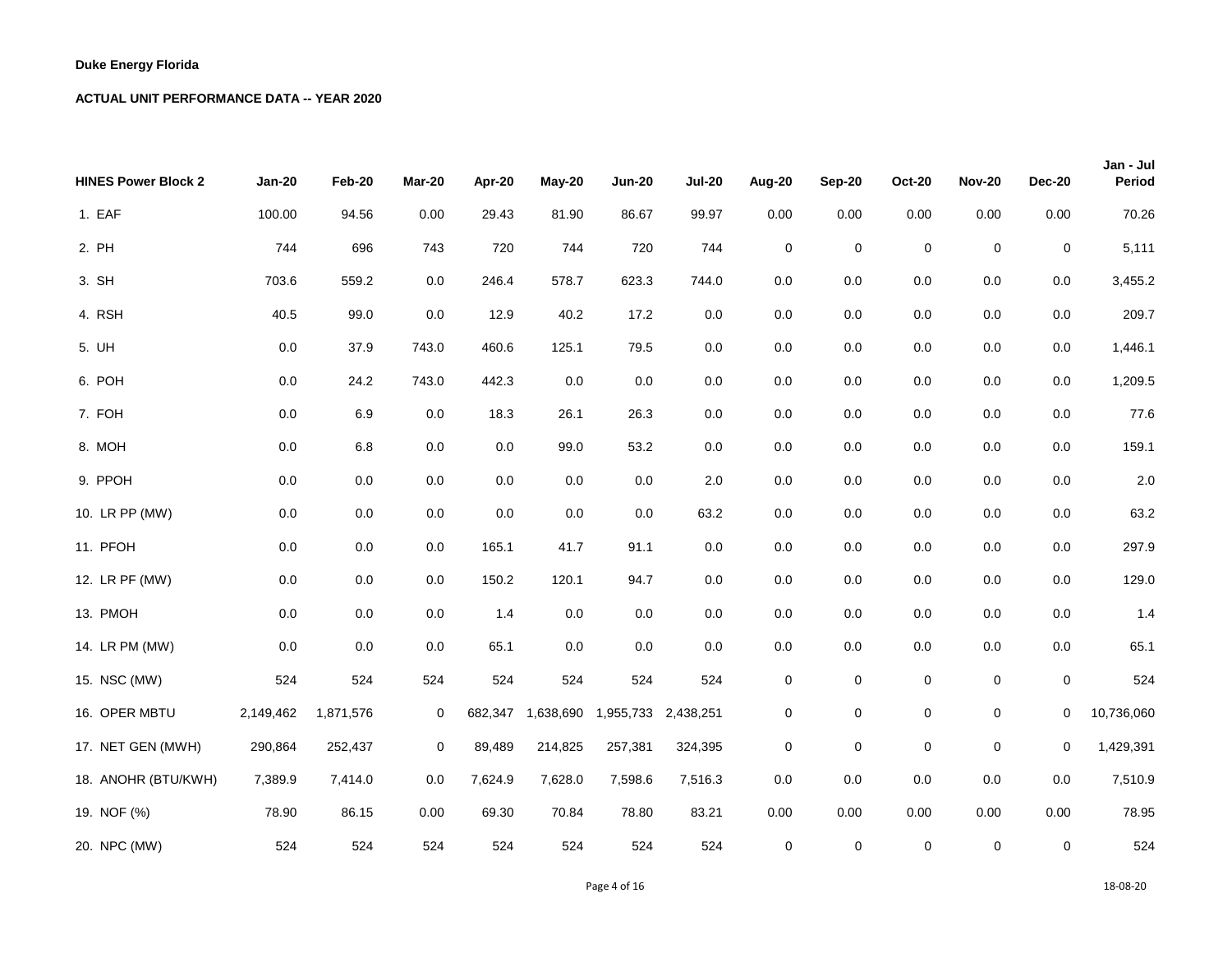| <b>HINES Power Block 3</b> | <b>Jan-20</b> | Feb-20    | Mar-20    | Apr-20    | May-20    | <b>Jun-20</b>       | <b>Jul-20</b> | <b>Aug-20</b> | Sep-20    | <b>Oct-20</b> | <b>Nov-20</b> | <b>Dec-20</b> | Jan - Jul<br>Period |
|----------------------------|---------------|-----------|-----------|-----------|-----------|---------------------|---------------|---------------|-----------|---------------|---------------|---------------|---------------------|
| 1. EAF                     | 100.00        | 99.52     | 100.00    | 99.65     | 77.43     | 99.65               | 94.83         | 0.00          | $0.00\,$  | 0.00          | 0.00          | 0.00          | 95.80               |
| 2. PH                      | 744           | 696       | 743       | 720       | 744       | 720                 | 744           | $\pmb{0}$     | $\pmb{0}$ | $\mathbf 0$   | $\mathbf 0$   | $\pmb{0}$     | 5,111               |
| 3. SH                      | 460.1         | 460.2     | 726.7     | 656.0     | 521.0     | 714.9               | 678.2         | 0.0           | $0.0\,$   | 0.0           | 0.0           | 0.0           | 4,217.0             |
| 4. RSH                     | 284.0         | 233.0     | 16.3      | 61.5      | 55.1      | 3.1                 | 28.8          | 0.0           | 0.0       | 0.0           | 0.0           | 0.0           | 681.7               |
| 5. UH                      | $0.0\,$       | 2.8       | $0.0\,$   | 2.5       | 167.9     | 2.0                 | 37.1          | 0.0           | 0.0       | 0.0           | 0.0           | $0.0\,$       | 212.3               |
| 6. POH                     | 0.0           | $0.0\,$   | 0.0       | 0.0       | 0.0       | $0.0\,$             | 0.0           | 0.0           | 0.0       | 0.0           | 0.0           | 0.0           | 0.0                 |
| 7. FOH                     | $0.0\,$       | 2.8       | $0.0\,$   | 0.0       | 54.8      | 2.0                 | 25.5          | 0.0           | $0.0\,$   | 0.0           | $0.0\,$       | $0.0\,$       | 85.1                |
| 8. MOH                     | 0.0           | 0.0       | 0.0       | 2.5       | 113.1     | 0.0                 | 11.6          | 0.0           | $0.0\,$   | 0.0           | 0.0           | 0.0           | 127.2               |
| 9. PPOH                    | 0.0           | 0.0       | 0.0       | 0.0       | 0.0       | $1.3$               | 1.0           | 0.0           | 0.0       | 0.0           | 0.0           | 0.0           | 2.3                 |
| 10. LR PP (MW)             | 0.0           | 0.0       | 0.0       | 0.0       | $0.0\,$   | 51.4                | 56.2          | 0.0           | 0.0       | 0.0           | $0.0\,$       | 0.0           | 53.5                |
| 11. PFOH                   | $0.0\,$       | 4.0       | $0.0\,$   | $0.0\,$   | 0.0       | 2.0                 | 7.4           | $0.0\,$       | 0.0       | 0.0           | 0.0           | $0.0\,$       | 13.5                |
| 12. LR PF (MW)             | 0.0           | 61.6      | 0.0       | 0.0       | $0.0\,$   | 88.1                | 88.7          | $0.0\,$       | 0.0       | $0.0\,$       | $0.0\,$       | $0.0\,$       | 80.6                |
| 13. PMOH                   | $0.0\,$       | 0.0       | $0.0\,$   | 0.0       | $0.0\,$   | $0.0\,$             | 0.0           | 0.0           | 0.0       | 0.0           | 0.0           | 0.0           | 0.0                 |
| 14. LR PM (MW)             | 0.0           | 0.0       | 0.0       | 0.0       | 0.0       | 0.0                 | 0.0           | 0.0           | 0.0       | 0.0           | $0.0\,$       | $0.0\,$       | 0.0                 |
| 15. NSC (MW)               | 515           | 515       | 515       | 515       | 515       | 515                 | 515           | $\pmb{0}$     | 0         | 0             | $\pmb{0}$     | $\mathbf 0$   | 515                 |
| 16. OPER MBTU              | 1,364,781     | 1,411,103 | 2,170,967 | 1,926,864 | 1,459,758 | 2,191,328 2,044,783 |               | $\pmb{0}$     | 0         | 0             | $\pmb{0}$     | 0             | 12,569,584          |
| 17. NET GEN (MWH)          | 181,972       | 196,056   | 299,188   | 266,592   | 197,411   | 307,369             | 281,736       | $\mathbf 0$   | 0         | $\mathbf 0$   | $\mathbf 0$   | $\mathbf 0$   | 1,730,324           |
| 18. ANOHR (BTU/KWH)        | 7,499.9       | 7,197.5   | 7,256.2   | 7,227.8   | 7,394.5   | 7,129.3             | 7,257.8       | 0.0           | 0.0       | 0.0           | 0.0           | 0.0           | 7,264.3             |
| 19. NOF (%)                | 76.81         | 82.72     | 79.95     | 78.92     | 73.57     | 83.48               | 80.67         | 0.00          | 0.00      | 0.00          | 0.00          | 0.00          | 79.67               |
| 20. NPC (MW)               | 515           | 515       | 515       | 515       | 515       | 515                 | 515           | $\mathbf 0$   | $\pmb{0}$ | $\mathbf 0$   | $\mathbf 0$   | $\mathbf 0$   | 515                 |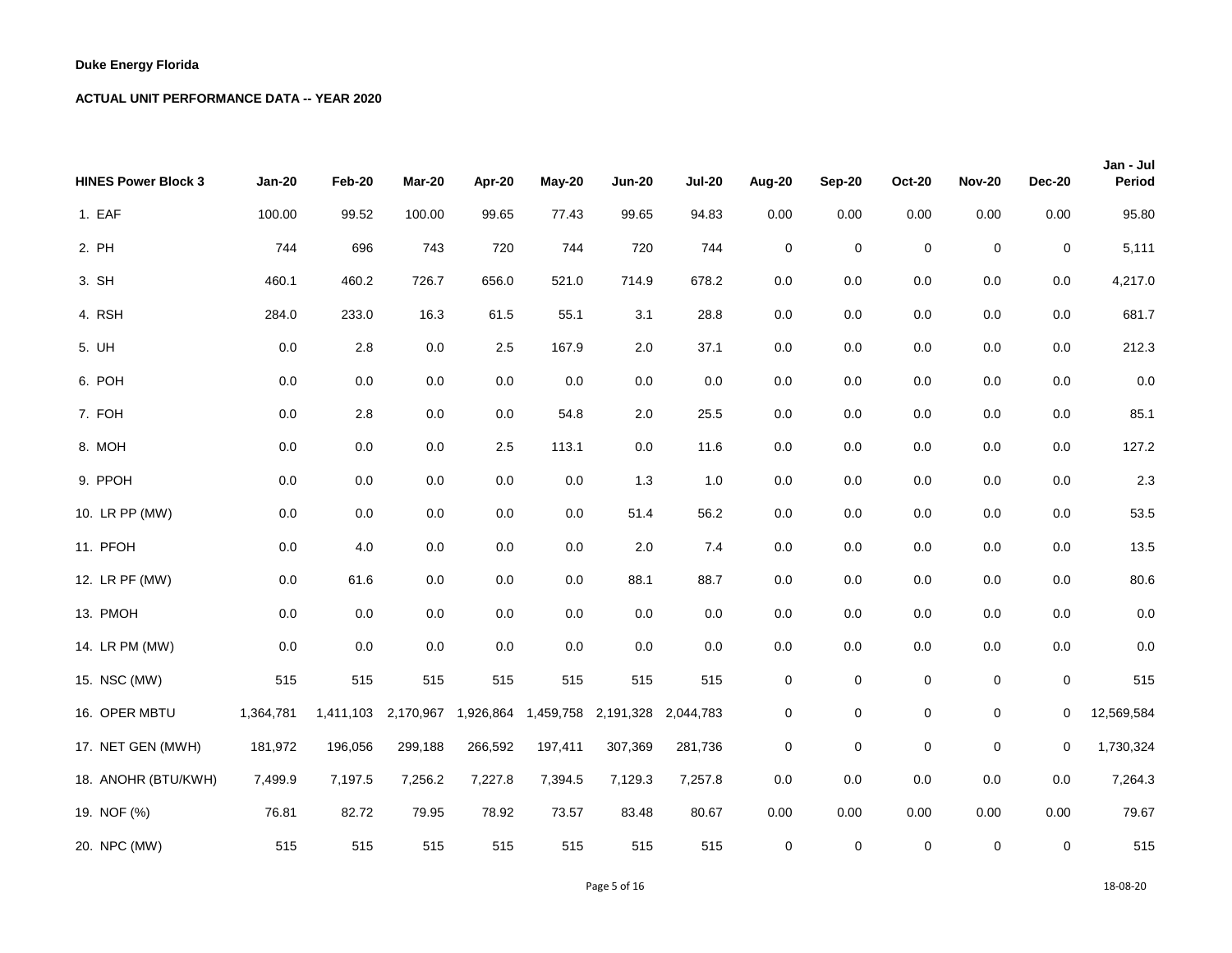| <b>HINES Power Block 4</b> | <b>Jan-20</b> | Feb-20    | Mar-20    | Apr-20    | May-20    | <b>Jun-20</b> | <b>Jul-20</b> | <b>Aug-20</b> | Sep-20      | <b>Oct-20</b> | <b>Nov-20</b> | <b>Dec-20</b> | Jan - Jul<br>Period |
|----------------------------|---------------|-----------|-----------|-----------|-----------|---------------|---------------|---------------|-------------|---------------|---------------|---------------|---------------------|
| 1. EAF                     | 99.14         | 100.00    | 94.34     | 94.07     | 99.85     | 100.00        | 83.67         | 0.00          | $0.00\,$    | 0.00          | 0.00          | 0.00          | 95.82               |
| 2. PH                      | 744           | 696       | 743       | 720       | 744       | 720           | 744           | $\pmb{0}$     | $\pmb{0}$   | $\mathbf 0$   | $\mathbf 0$   | $\mathbf 0$   | 5,111               |
| 3. SH                      | 720.9         | 648.9     | 663.2     | 556.2     | 697.4     | 720.0         | 618.7         | 0.0           | $0.0\,$     | 0.0           | 0.0           | 0.0           | 4,625.2             |
| 4. RSH                     | 17.6          | 47.1      | 38.2      | 121.2     | 46.6      | $0.0\,$       | $3.8\,$       | 0.0           | 0.0         | 0.0           | 0.0           | 0.0           | 274.5               |
| 5. UH                      | $5.6\,$       | 0.0       | 41.7      | 42.6      | $0.0\,$   | $0.0\,$       | 121.5         | 0.0           | 0.0         | 0.0           | 0.0           | $0.0\,$       | 211.3               |
| 6. POH                     | $0.0\,$       | $0.0\,$   | $0.0\,$   | $0.0\,$   | $0.0\,$   | 0.0           | $0.0\,$       | 0.0           | 0.0         | 0.0           | $0.0\,$       | $0.0\,$       | 0.0                 |
| 7. FOH                     | $5.6\,$       | 0.0       | 41.7      | 42.6      | 0.0       | $0.0\,$       | 121.5         | 0.0           | $0.0\,$     | 0.0           | 0.0           | 0.0           | 211.3               |
| 8. MOH                     | $0.0\,$       | 0.0       | $0.0\,$   | 0.0       | 0.0       | $0.0\,$       | 0.0           | 0.0           | 0.0         | 0.0           | 0.0           | 0.0           | 0.0                 |
| 9. PPOH                    | 0.0           | 0.0       | 0.0       | 0.0       | 9.0       | $0.0\,$       | 0.0           | 0.0           | 0.0         | 0.0           | 0.0           | 0.0           | 9.0                 |
| 10. LR PP (MW)             | $0.0\,$       | $0.0\,$   | 0.0       | $0.0\,$   | 63.1      | $0.0\,$       | $0.0\,$       | 0.0           | 0.0         | 0.0           | 0.0           | 0.0           | 63.1                |
| 11. PFOH                   | $5.6\,$       | 0.0       | 3.0       | 0.6       | $0.0\,$   | $0.0\,$       | 0.0           | 0.0           | 0.0         | 0.0           | $0.0\,$       | 0.0           | 9.2                 |
| 12. LR PF (MW)             | 78.1          | 0.0       | 62.4      | 89.0      | $0.0\,$   | 0.0           | $0.0\,$       | 0.0           | 0.0         | 0.0           | $0.0\,$       | $0.0\,$       | 73.6                |
| 13. PMOH                   | 0.0           | 0.0       | 0.0       | 0.0       | 0.0       | 0.0           | 0.0           | 0.0           | 0.0         | 0.0           | 0.0           | $0.0\,$       | 0.0                 |
| 14. LR PM (MW)             | 0.0           | 0.0       | 0.0       | 0.0       | $0.0\,$   | $0.0\,$       | 0.0           | $0.0\,$       | 0.0         | 0.0           | 0.0           | $0.0\,$       | 0.0                 |
| 15. NSC (MW)               | 516           | 516       | 516       | 516       | 516       | 516           | 516           | $\pmb{0}$     | 0           | 0             | $\pmb{0}$     | $\mathbf 0$   | 516                 |
| 16. OPER MBTU              | 2,200,579     | 1,936,502 | 1,918,280 | 1,634,032 | 2,088,963 | 2,248,109     | 1,886,386     | $\pmb{0}$     | 0           | $\mathbf 0$   | $\mathbf 0$   | 0             | 13,912,851          |
| 17. NET GEN (MWH)          | 317,533       | 278,017   | 267,248   | 228,911   | 295,448   | 317,783       | 264,962       | 0             | 0           | 0             | 0             | 0             | 1,969,902           |
| 18. ANOHR (BTU/KWH)        | 6,930.2       | 6,965.4   | 7,177.9   | 7,138.3   | 7,070.5   | 7,074.4       | 7,119.5       | 0.0           | $0.0\,$     | 0.0           | 0.0           | 0.0           | 7,062.7             |
| 19. NOF (%)                | 85.37         | 83.03     | 78.10     | 79.76     | 82.10     | 85.54         | 82.99         | 0.00          | 0.00        | 0.00          | 0.00          | 0.00          | 82.54               |
| 20. NPC (MW)               | 516           | 516       | 516       | 516       | 516       | 516           | 516           | $\mathbf 0$   | $\mathbf 0$ | $\mathbf 0$   | $\mathbf 0$   | $\mathbf 0$   | 516                 |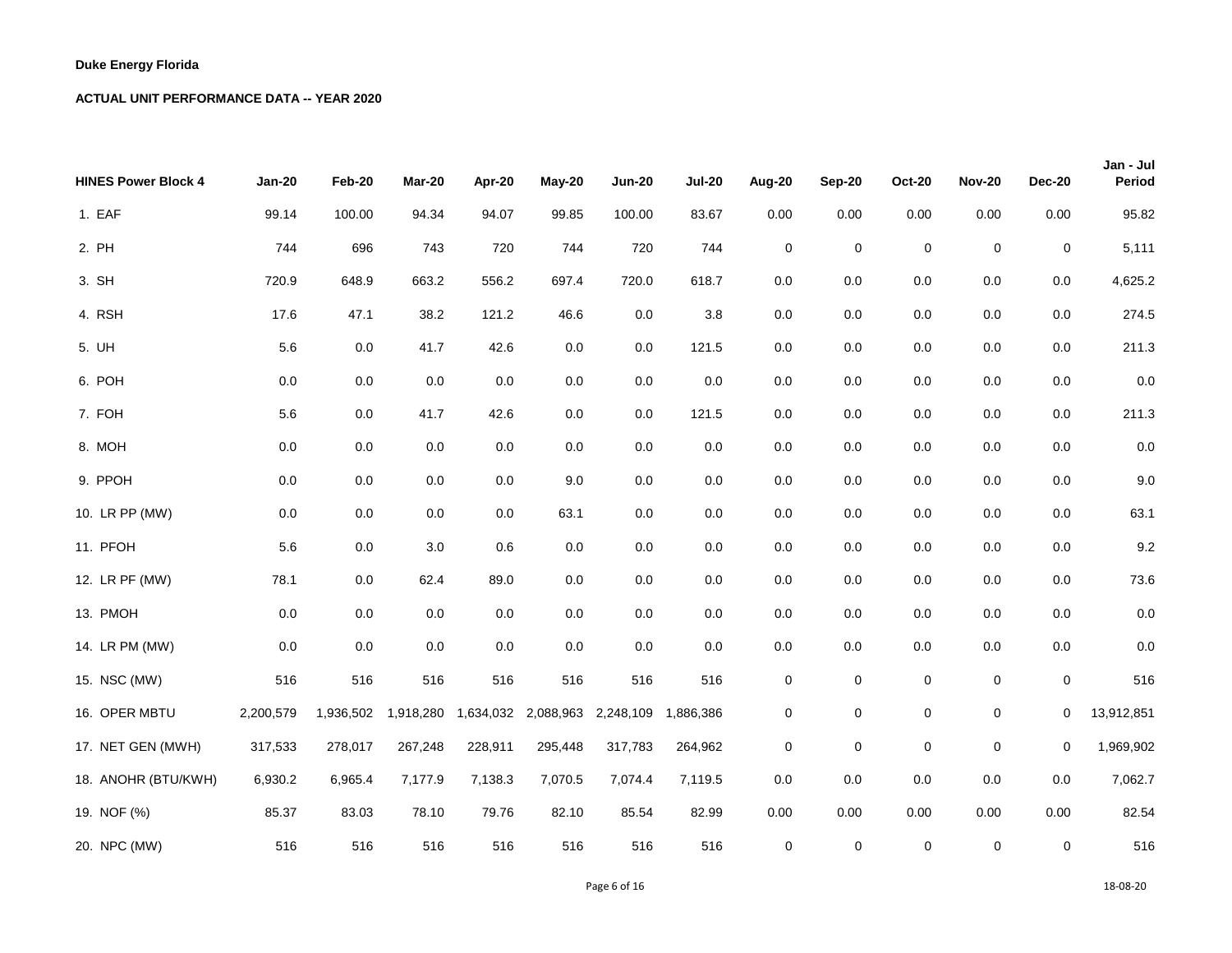# **ACTUAL UNIT EVENT DATA -- January - July 2020**

## **Bartow CC**

| Unit              | Date           | <b>Outage</b><br><b>Type</b> | <b>Hours</b> | МW<br><b>Affected</b> | <b>Description</b>                                       |
|-------------------|----------------|------------------------------|--------------|-----------------------|----------------------------------------------------------|
| BCC <sub>4A</sub> | 02-04-20       | <b>FMO</b>                   | 1.42         |                       | 190.8 PROTECTION DEVICES                                 |
| BCC 4A            | 03-30-20       | <b>FMO</b>                   | 25.00        |                       | 190.8 GAS TURBINE - BATTERY AND CHARGER SYSTEM           |
| BCC <sub>4A</sub> | 04-01-20       | <b>FMO</b>                   | 20.00        |                       | 190.8 IGAS TURBINE - BATTERY AND CHARGER SYSTEM          |
| BCC <sub>4A</sub> | 04-28-20       | <b>FMO</b>                   | 10.00        |                       | 190.8 OTHER GAS TURBINE EXHAUST PROBLEMS                 |
| BCC <sub>4A</sub> | 07-23-20       | <b>PFO</b>                   | 19.92        |                       | 50.3 GAS TURBINE - FUEL PIPING AND VALVES                |
| BCC <sub>4B</sub> | $01 - 01 - 20$ | PO.                          | 668.72       |                       | 190.8 MAJOR GAS TURBINE OVERHAUL                         |
| BCC 4B            | $01 - 28 - 20$ | PO.                          | 14.93        |                       | 190.8 GAS FUEL SYSTEM WITH CONTROLS AND INSTRUMENTS      |
| BCC <sub>4B</sub> | $01 - 30 - 20$ | <b>FFO</b>                   | 2.18         |                       | 190.8 GAS FUEL SYSTEM WITH CONTROLS AND INSTRUMENTS      |
| BCC <sub>4B</sub> | $02 - 12 - 20$ | <b>FFO</b>                   | 0.08         |                       | 190.8 IP EXTRACTION STEAM INSTRUMENTS AND CONTROLS       |
| BCC <sub>4B</sub> | 02-12-20       | <b>FFO</b>                   | 3.67         |                       | 190.8 HP EXTRACTION STEAM INSTRUMENTS AND CONTROLS       |
| BCC <sub>4B</sub> | 02-18-20       | <b>FFO</b>                   | 2.83         |                       | 190.8 BLADE PATH TEMPERATURE SPREAD                      |
| BCC 4B            | 02-25-20       | <b>FFO</b>                   | 15.87        |                       | 190.8 PILOT FUEL PIPING AND VALVES                       |
| BCC <sub>4B</sub> | 04-23-20       | <b>FMO</b>                   | 81.00        |                       | 190.8 GAS TURBINE - FUEL PIPING AND VALVES               |
| BCC <sub>4B</sub> | 05-14-20       | <b>FFO</b>                   | 0.17         |                       | 190.8 GAS TURBINE - FIRE DETECTION AND EXTINGUISHING SYS |
| BCC <sub>4B</sub> | 07-23-20       | <b>PFO</b>                   | 19.92        |                       | 50.3 GAS TURBINE - FUEL PIPING AND VALVES                |
| BCC <sub>4C</sub> | 04-01-20       | <b>FMO</b>                   | 46.00        |                       | 190.8 GAS TURBINE - BATTERY AND CHARGER SYSTEM           |
| BCC <sub>4C</sub> | 04-07-20       | <b>FFO</b>                   | 10.00        |                       | 190.8 GAS TURBINE - IGNITION SYSTEM                      |
| BCC 4C            | 07-23-20       | <b>PFO</b>                   | 19.92        |                       | 50.3 GAS TURBINE - FUEL PIPING AND VALVES                |
| BCC <sub>4D</sub> | $02 - 11 - 20$ | <b>FFO</b>                   | 0.08         |                       | 190.8 GAS FUEL SYSTEM WITH CONTROLS AND INSTRUMENTS      |
| BCC <sub>4D</sub> | 02-15-20       | <b>FFO</b>                   | 6.25         |                       | 190.8 GT CONT, SYS. - INTERNAL AND TERMINATION WIRING    |
| BCC <sub>4D</sub> | 02-16-20       | <b>FFO</b>                   | 3.75         |                       | 190.8 GT CONT. SYS. - INTERNAL AND TERMINATION WIRING    |
| BCC 4D            | 03-22-20       | FFO.                         | 34.18        |                       | 190.8 PILOT FUEL PIPING AND VALVES                       |
| BCC 4D            | 04-30-20       | <b>FMO</b>                   | 87.55        |                       | 190.8 OTHER GAS TURBINE EXHAUST PROBLEMS                 |
| BCC 4D            | 07-23-20       | <b>PFO</b>                   | 19.92        |                       | 50.3 GAS TURBINE - FUEL PIPING AND VALVES                |
| BCC 4D            | 07-26-20       | FFO.                         | 6.67         |                       | 190.8 BLADE PATH TEMPERATURE SPREAD                      |
| BCC 4D            | 07-26-20       | <b>FFO</b>                   | 0.52         |                       | 190.8 OTHER FEEDWATER VALVES                             |
| BCC 4S            | 02-04-20       | <b>PFO</b>                   | 1.42         |                       | 108.3 PROTECTION DEVICES                                 |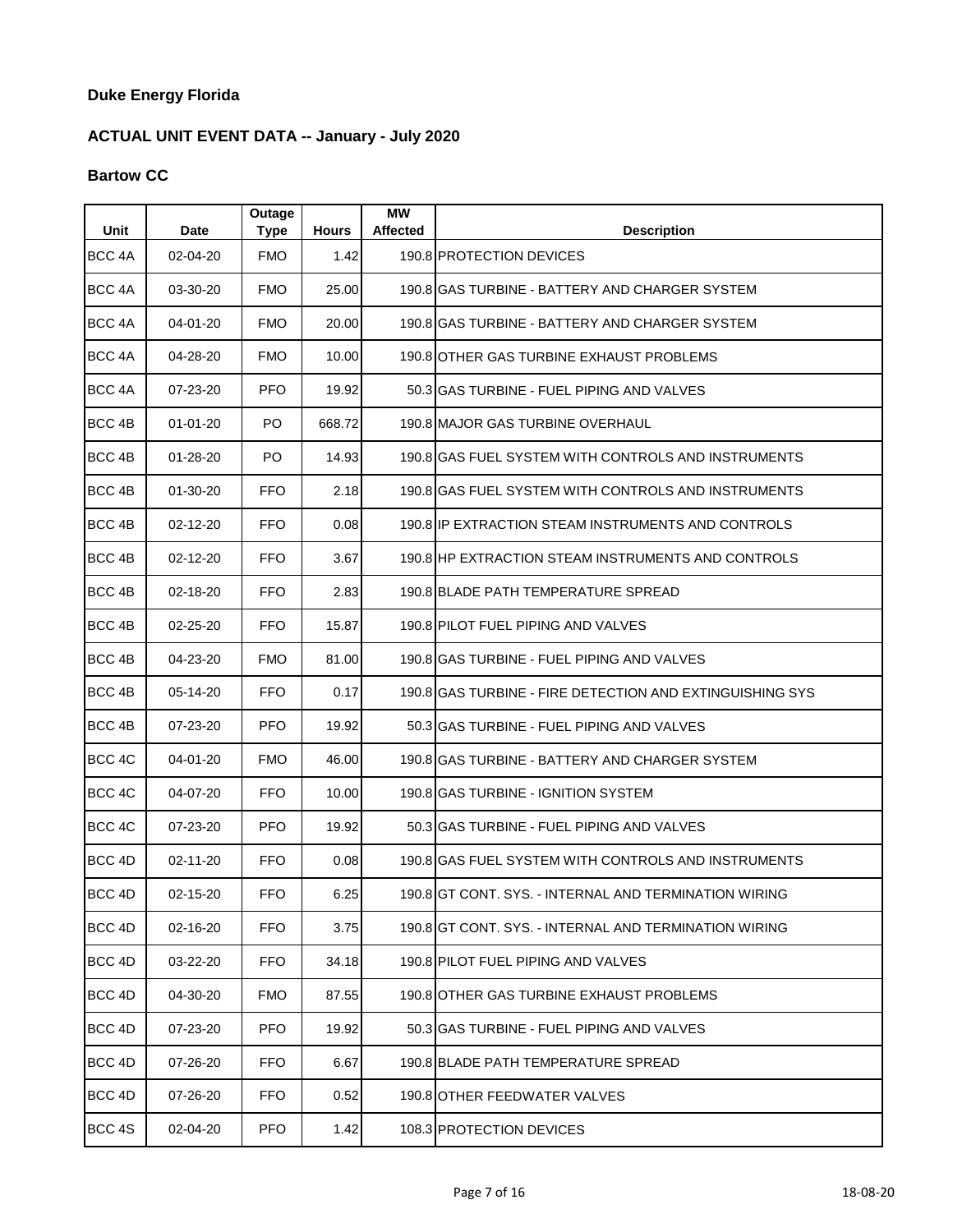# **ACTUAL UNIT EVENT DATA -- January - July 2020**

## **Bartow CC**

| Unit              | Date           | Outage<br>Type | <b>Hours</b> | МW<br><b>Affected</b> | <b>Description</b>                                       |
|-------------------|----------------|----------------|--------------|-----------------------|----------------------------------------------------------|
| BCC 4S            | $02 - 12 - 20$ | <b>PFO</b>     | 3.67         |                       | 108.2 HP EXTRACTION STEAM INSTRUMENTS AND CONTROLS       |
|                   |                |                |              |                       |                                                          |
| BCC 4S            | $02 - 15 - 20$ | <b>PFO</b>     | 6.25         |                       | 108.2 GT CONT. SYS. - INTERNAL AND TERMINATION WIRING    |
| BCC 4S            | 02-16-20       | PFO.           | 3.75         |                       | 108.2 GT CONT. SYS. - INTERNAL AND TERMINATION WIRING    |
| BCC 4S            | 02-18-20       | <b>PFO</b>     | 2.83         |                       | 108.2 BLADE PATH TEMPERATURE SPREAD                      |
| BCC 4S            | $02 - 25 - 20$ | <b>PFO</b>     | 15.87        |                       | 108.2 PILOT FUEL PIPING AND VALVES                       |
| BCC 4S            | 03-07-20       | FFO.           | 94.35        |                       | 380.7 TURBINE - OTHER HYDRAULIC SYSTEM PROBLEMS          |
| BCC <sub>4S</sub> | 03-22-20       | <b>PFO</b>     | 34.18        |                       | 108.2 PILOT FUEL PIPING AND VALVES                       |
| BCC <sub>4S</sub> | 05-01-20       | <b>PMO</b>     | 65.12        |                       | 114.2 OTHER GAS TURBINE EXHAUST PROBLEMS                 |
| BCC 4S            | 05-14-20       | <b>PFO</b>     | 0.17         |                       | 114.0 GAS TURBINE - FIRE DETECTION AND EXTINGUISHING SYS |
| BCC 4S            | $07 - 23 - 20$ | <b>PFO</b>     | 19.92        |                       | 65.2 GAS TURBINE - FUEL PIPING AND VALVES                |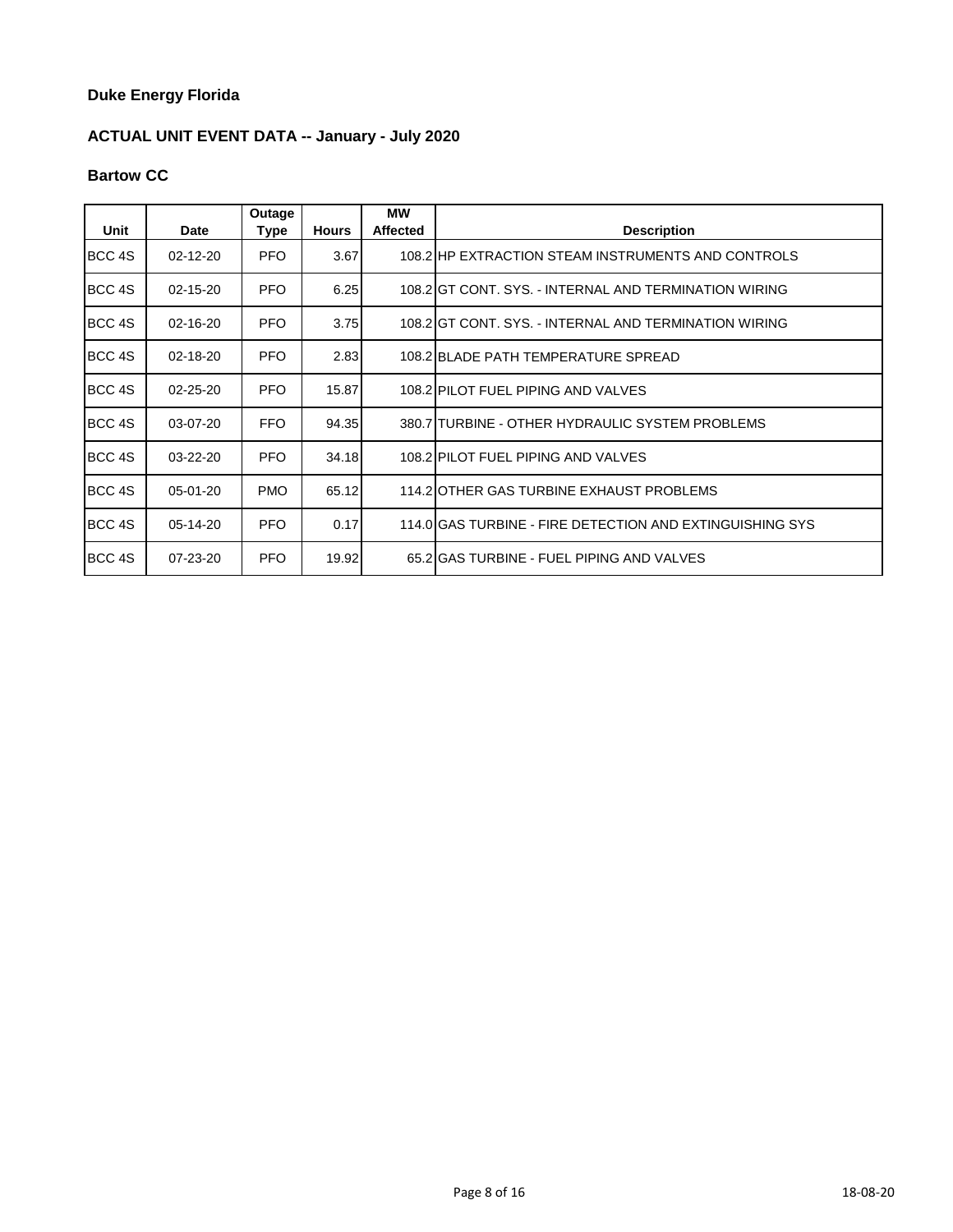## **ACTUAL UNIT EVENT DATA -- January - July 2020**

# **Osprey CC**

| Unit                            | <b>Date</b>    | Outage<br><b>Type</b> | <b>Hours</b> | <b>MW</b><br><b>Affected</b> | <b>Description</b>                                  |
|---------------------------------|----------------|-----------------------|--------------|------------------------------|-----------------------------------------------------|
| OS <sub>1</sub> CT <sub>1</sub> | $01 - 06 - 20$ | <b>FMO</b>            | 7.50         |                              | 175.3 FLASHBACK (INCLUDING INSTRUMENTATION)         |
| OS <sub>1</sub> CT <sub>1</sub> | $02 - 29 - 20$ | PO.                   | 670.98       |                              | 175.3 GENERAL GAS TURBINE UNIT INSPECTION           |
| OS1CT1                          | 03-27-20       | PO.                   | 120.02       |                              | 175.3 OTHER MISCELLANEOUS BALANCE OF PLANT PROBLEMS |
| OS <sub>1</sub> CT <sub>1</sub> | 04-02-20       | <b>FFO</b>            | 305.00       |                              | 175.3 TURBINE LUBE OIL PUMP DRIVE                   |
| OS <sub>1</sub> CT <sub>2</sub> | $02 - 29 - 20$ | PO.                   | 670.98       |                              | 175.3 GAS TURBINE - BOROSCOPE INSPECTION            |
| OS <sub>1</sub> CT <sub>2</sub> | $03 - 27 - 20$ | PO.                   | 120.02       |                              | 175.3 OTHER MISCELLANEOUS BALANCE OF PLANT PROBLEMS |
| OS <sub>1</sub> CT <sub>2</sub> | $04 - 02 - 20$ | <b>FFO</b>            | 305.00       |                              | 175.3 TURBINE LUBE OIL PUMP DRIVE                   |
| OS <sub>1</sub> ST <sub>1</sub> | $01 - 06 - 20$ | <b>PFO</b>            | 7.48         |                              | 111.4 FLASHBACK (INCLUDING INSTRUMENTATION)         |
| OS <sub>1</sub> ST <sub>1</sub> | $01 - 11 - 20$ | <b>FFO</b>            | 1.03         |                              | 231.4 CONDENSER LOSS OF VACUUM                      |
| OS <sub>1</sub> ST <sub>1</sub> | $01 - 11 - 20$ | <b>FFO</b>            | 0.38         |                              | 231.4 CONDENSER LOSS OF VACUUM                      |
| OS <sub>1</sub> ST <sub>1</sub> | $02 - 29 - 20$ | PO.                   | 670.98       |                              | 231.4 INSPECTION                                    |
| OS <sub>1</sub> ST <sub>1</sub> | $03 - 27 - 20$ | PO.                   | 120.02       |                              | 231.4 OTHER MISCELLANEOUS BALANCE OF PLANT PROBLEMS |
| OS <sub>1</sub> ST <sub>1</sub> | $04 - 02 - 20$ | <b>FFO</b>            | 305.00       |                              | 231.4 TURBINE LUBE OIL PUMP DRIVE                   |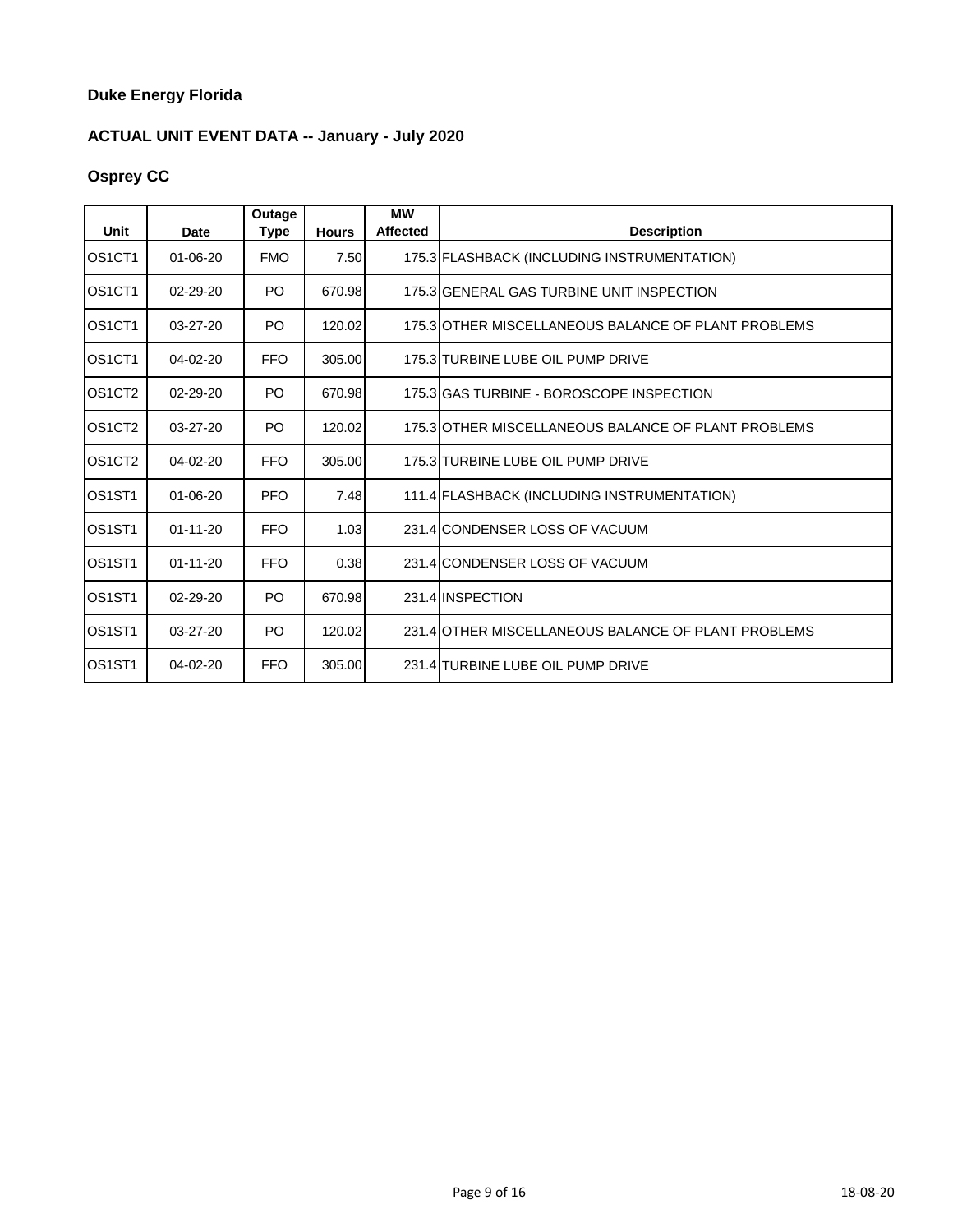## **ACTUAL UNIT EVENT DATA -- January - July 2020**

| Unit                | <b>Date</b>    | Outage<br><b>Type</b> | <b>Hours</b> | <b>MW</b><br><b>Affected</b> | <b>Description</b>                                       |
|---------------------|----------------|-----------------------|--------------|------------------------------|----------------------------------------------------------|
| HEP 1A              | $01 - 20 - 20$ | <b>FFO</b>            | 24.95        |                              | 163.0 COMBINED CYCLE INSTRUMENTS AND CONTROLS            |
| HEP 1A              | 02-22-20       | <b>FMO</b>            | 51.42        |                              | 163.0 GENERATOR SEAL OIL SYSTEM AND SEALS                |
| HEP 1A              | 02-27-20       | <b>FFO</b>            | 81.17        |                              | 163.0 GAS TURBINE - CONTROLS AND INSTRUMENTS             |
| HEP 1A              | 03-22-20       | <b>PFO</b>            | 5.00         |                              | 46.0 SERVICE WATER HEAT EXCHANGERS                       |
| HEP 1A              | 04-13-20       | <b>FFO</b>            | 4.98         |                              | 163.0 GAS TURBINE VIBRATION                              |
| HEP 1A              | 04-25-20       | <b>FMO</b>            | 152.00       |                              | 163.0 OTHER MISCELLANEOUS BALANCE OF PLANT PROBLEMS      |
| HEP 1A              | 05-18-20       | <b>FFO</b>            | 17.42        |                              | 163.0 GAS FUEL SYSTEM WITH CONTROLS AND INSTRUMENTS      |
| HEP 1A              | 05-20-20       | <b>FFO</b>            | 16.82        |                              | 163.0 GAS TURBINE VIBRATION                              |
| HEP <sub>1A</sub>   | 06-02-20       | <b>FFO</b>            | 154.93       |                              | 163.0 OTHER GAS TURBINE PROBLEMS                         |
| HEP 1A              | 06-08-20       | <b>FFO</b>            | 14.03        |                              | 163.0 FEEDWATER PUMP                                     |
| HEP 1B              | 02-18-20       | FFO.                  | 36.62        |                              | 169.0 GAS TURBINE - FIRE DETECTION AND EXTINGUISHING SYS |
| HEP <sub>1B</sub>   | 02-27-20       | <b>FFO</b>            | 2.45         |                              | 169.0 FEEDWATER REGULATING (BOILER LEVEL CONTROL) VALVE  |
| HEP 1B              | 02-28-20       | <b>FFO</b>            | 76.58        |                              | 169.0 CONDENSER LOSS OF VACUUM                           |
| HEP 1B              | 03-22-20       | <b>PFO</b>            | 5.00         |                              | 60.0 SERVICE WATER HEAT EXCHANGERS                       |
| HEP 1B              | 04-25-20       | <b>FMO</b>            | 152.00       |                              | 169.0 OTHER MISCELLANEOUS BALANCE OF PLANT PROBLEMS      |
| HEP 1B              | 06-02-20       | <b>FFO</b>            | 179.68       |                              | 169.0 TURBINE - MISCELLANEOUS TURBINE PIPING             |
| HEP 1B              | 06-09-20       | <b>FFO</b>            | 12.28        |                              | 169.0 CONDENSER LOSS OF VACUUM                           |
| HEP 1B              | 06-10-20       | <b>FFO</b>            | 29.55        |                              | 169.0 HP STARTUP BYPASS INSTRUMENTATION AND CONTROLS     |
| HEP ST <sub>1</sub> | 02-22-20       | <b>PFO</b>            | 51.42        |                              | 77.0 GENERATOR SEAL OIL SYSTEM AND SEALS                 |
| HEP ST1             | 02-27-20       | <b>FFO</b>            | 3.25         |                              | 158.0 OTHER MISCELLANEOUS STEAM TURBINE PROBLEMS         |
| HEP ST1             | 02-28-20       | <b>FFO</b>            | 76.67        |                              | 158.0 CONDENSER LOSS OF VACUUM                           |
| HEP ST1             | 03-22-20       | <b>PFO</b>            | 5.00         |                              | 42.0 SERVICE WATER HEAT EXCHANGERS                       |
| HEP ST1             | 04-13-20       | <b>PFO</b>            | 6.48         |                              | 82.0 GAS TURBINE VIBRATION                               |
| HEP ST1             | 04-25-20       | <b>FMO</b>            | 168.00       |                              | 158.0 OTHER MISCELLANEOUS BALANCE OF PLANT PROBLEMS      |
| HEP ST1             | 06-02-20       | <b>FFO</b>            | 174.23       |                              | 158.0 TURBINE - MISCELLANEOUS TURBINE PIPING             |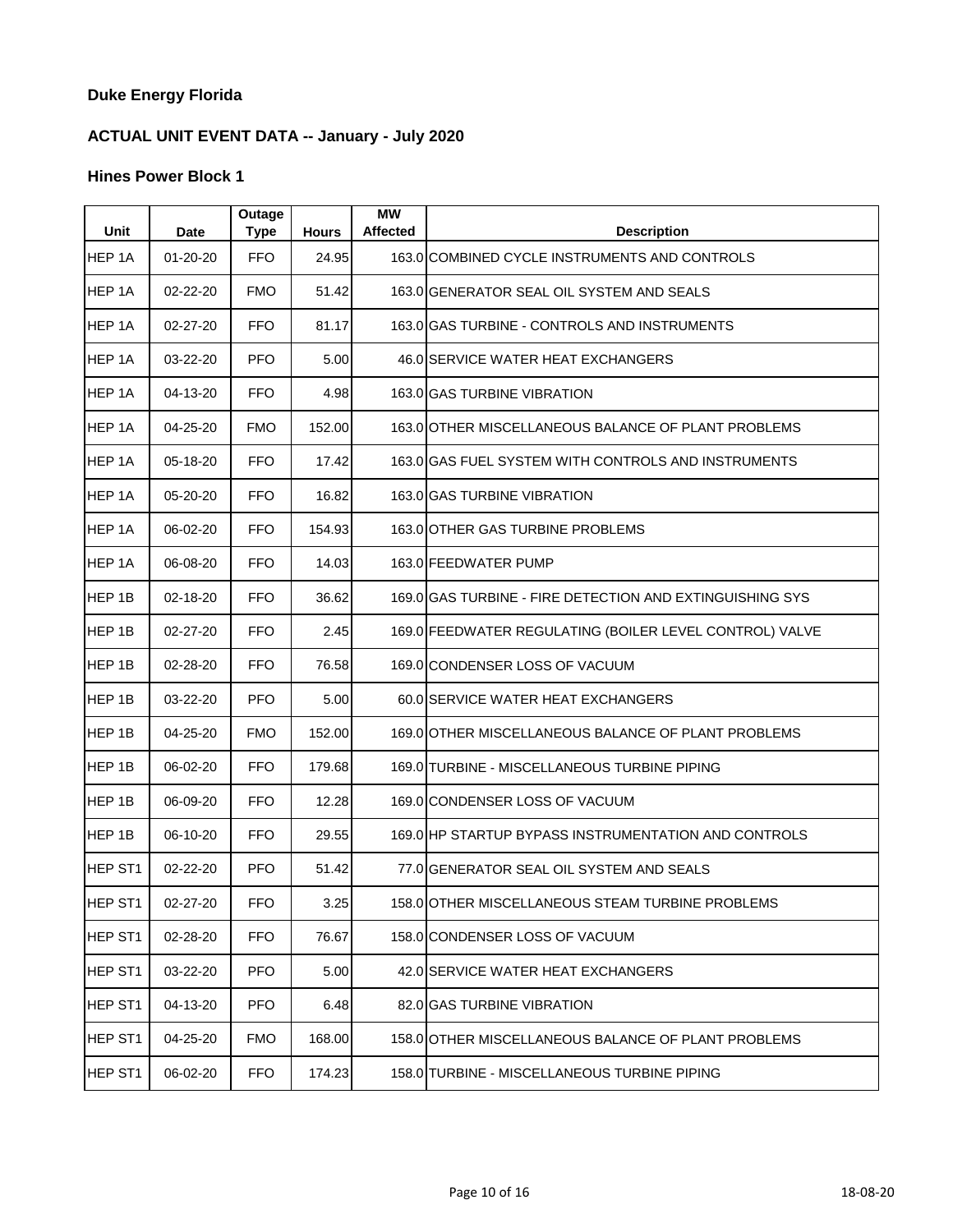## **ACTUAL UNIT EVENT DATA -- January - July 2020**

| Unit                | Date     | Outage<br>Type | <b>Hours</b> | <b>MW</b><br>Affected | <b>Description</b>                                       |
|---------------------|----------|----------------|--------------|-----------------------|----------------------------------------------------------|
| HEP 2A              | 02-04-20 | <b>FFO</b>     | 17.70        |                       | 172.0 BLADE PATH TEMPERATURE SPREAD                      |
| HEP 2A              | 02-14-20 | <b>FMO</b>     | 20.68        |                       | 172.0 FEEDWATER REGULATING (BOILER LEVEL CONTROL) VALVE  |
| HEP 2A              | 02-28-20 | PO.            | 1208.08      |                       | 172.0 GENERAL GAS TURBINE UNIT INSPECTION                |
| HEP 2A              | 04-19-20 | <b>FFO</b>     | 43.35        |                       | 172.0 GAS FUEL SYSTEM WITH CONTROLS AND INSTRUMENTS      |
| HEP 2A              | 04-21-20 | <b>PFO</b>     | 26.82        |                       | 152.0 OTHER COMPRESSOR PROBLEMS                          |
| HEP 2A              | 04-22-20 | <b>PFO</b>     | 218.90       |                       | 152.0 OTHER COMPRESSOR PROBLEMS                          |
| HEP 2A              | 05-05-20 | <b>FMO</b>     | 221.00       |                       | 172.0 GAS TURBINE VIBRATION                              |
| HEP 2A              | 06-15-20 | <b>FFO</b>     | 79.80        |                       | 172.0 OTHER MAIN STEAM VALVES (INCLUDING VENT AND DRAIN. |
| HEP 2A              | 07-10-20 | <b>PPO</b>     | 2.00         |                       | 72.0 OTHER MISCELLANEOUS EXTERNAL PROBLEMS               |
| HEP 2B              | 02-25-20 | <b>FFO</b>     | 3.23         |                       | 175.0 TRANSMISSION SYSTEM PROBLEMS OTHER THAN CATASTROPH |
| HEP 2B              | 02-28-20 | PO.            | 1207.72      |                       | 175.0 GENERAL GAS TURBINE UNIT INSPECTION                |
| HEP 2B              | 04-19-20 | <b>PMO</b>     | 4.17         |                       | 65.0 IGAS FUEL SYSTEM WITH CONTROLS AND INSTRUMENTS      |
| HEP 2B              | 04-21-20 | FFO.           | 12.18        |                       | 175.0 OTHER EXCITER PROBLEMS                             |
| HEP 2B              | 05-23-20 | <b>FMO</b>     | 79.02        |                       | 175.0 GAS TURBINE VIBRATION                              |
| HEP 2B              | 05-26-20 | <b>FFO</b>     | 4.13         |                       | 175.0 HP STARTUP BYPASS INSTRUMENTATION AND CONTROLS     |
| HEP 2B              | 05-26-20 | <b>FFO</b>     | 23.67        |                       | 175.0 GENERATOR VOLTAGE CONTROL                          |
| HEP 2B              | 05-28-20 | <b>FFO</b>     | 50.62        |                       | 175.0 GENERATOR VOLTAGE CONTROL                          |
| HEP 2B              | 06-01-20 | <b>FMO</b>     | 159.92       |                       | 175.0 GAS TURBINE VIBRATION                              |
| HEP 2B              | 07-10-20 | <b>PPO</b>     | 2.00         |                       | 75.0 OTHER MISCELLANEOUS EXTERNAL PROBLEMS               |
| HEP ST <sub>2</sub> | 02-28-20 | PO.            | 1212.57      |                       | 177.0 GENERAL GAS TURBINE UNIT INSPECTION                |
| HEP ST <sub>2</sub> | 04-19-20 | <b>PFO</b>     | 41.13        |                       | 94.0 OTHER GAS TURBINE FUEL SYSTEM PROBLEMS              |
| HEP ST2             | 04-21-20 | <b>PFO</b>     | 12.18        |                       | 94.0 OTHER GAS TURBINE FUEL SYSTEM PROBLEMS              |
| HEP ST <sub>2</sub> | 04-21-20 | <b>PFO</b>     | 26.82        |                       | 125.0 OTHER COMPRESSOR PROBLEMS                          |
| HEP ST <sub>2</sub> | 04-22-20 | <b>PFO</b>     | 218.90       |                       | 167.0 OTHER COMPRESSOR PROBLEMS                          |
| HEP ST <sub>2</sub> | 05-26-20 | <b>PFO</b>     | 23.67        |                       | 94.0 GENERATOR VOLTAGE CONTROL                           |
| HEP ST <sub>2</sub> | 05-28-20 | <b>PFO</b>     | 50.62        |                       | 94.0 GENERATOR VOLTAGE CONTROL                           |
| HEP ST <sub>2</sub> | 06-01-20 | <b>PFO</b>     | 189.88       |                       | 95.0 GAS TURBINE VIBRATION                               |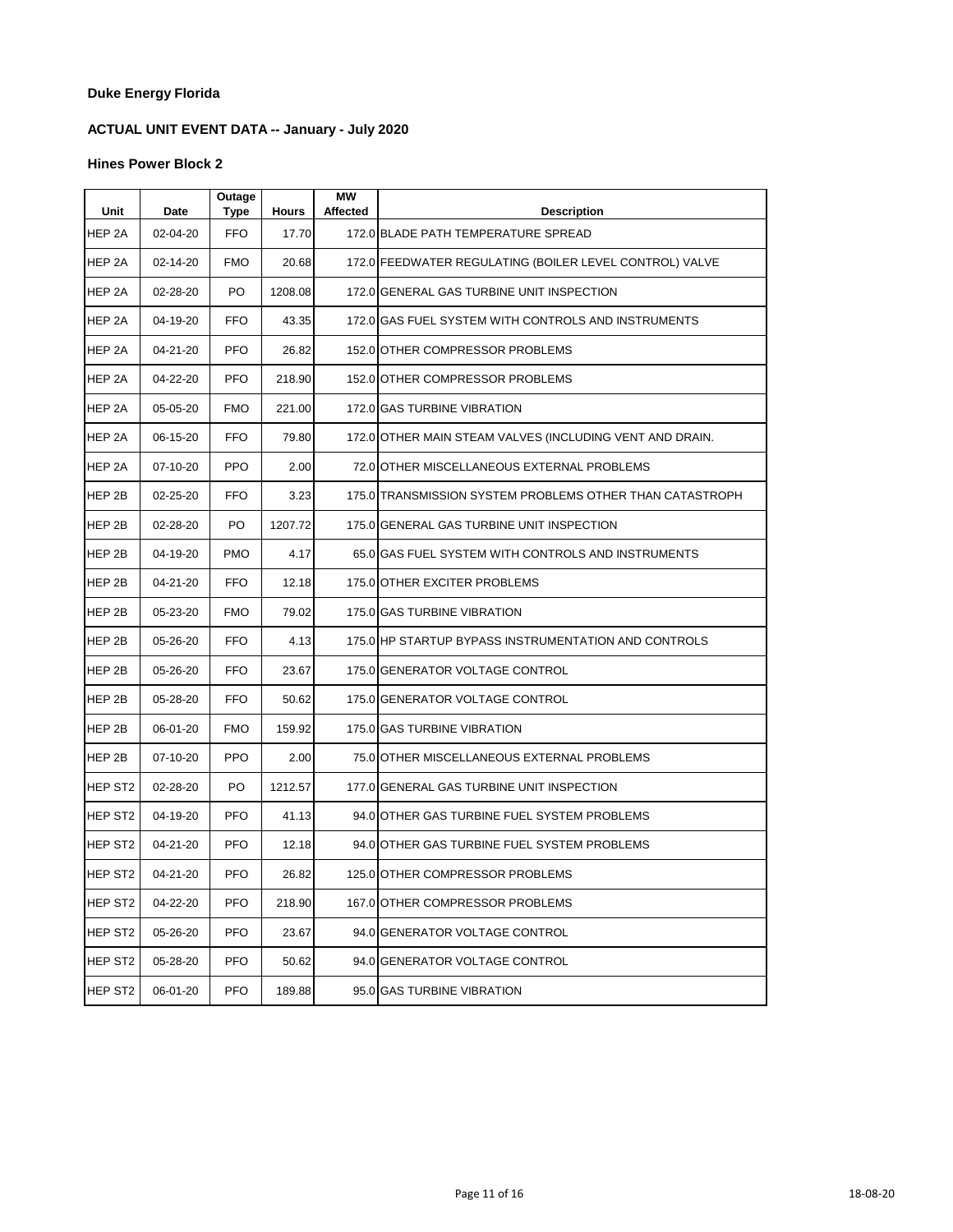## **ACTUAL UNIT EVENT DATA -- January - July 2020**

| Unit           | Date       | Outage<br>Type | <b>Hours</b> | МW<br>Affected | <b>Description</b>                                      |
|----------------|------------|----------------|--------------|----------------|---------------------------------------------------------|
| <b>HEP ST2</b> | $06-15-20$ | <b>PFO</b>     | 79.80        |                | 94.0 OTHER MAIN STEAM VALVES (INCLUDING VENT AND DRAIN. |
| <b>HEP ST2</b> | $07-10-20$ | <b>PPO</b>     | 2.00         |                | 43.0 OTHER MISCELLANEOUS EXTERNAL PROBLEMS              |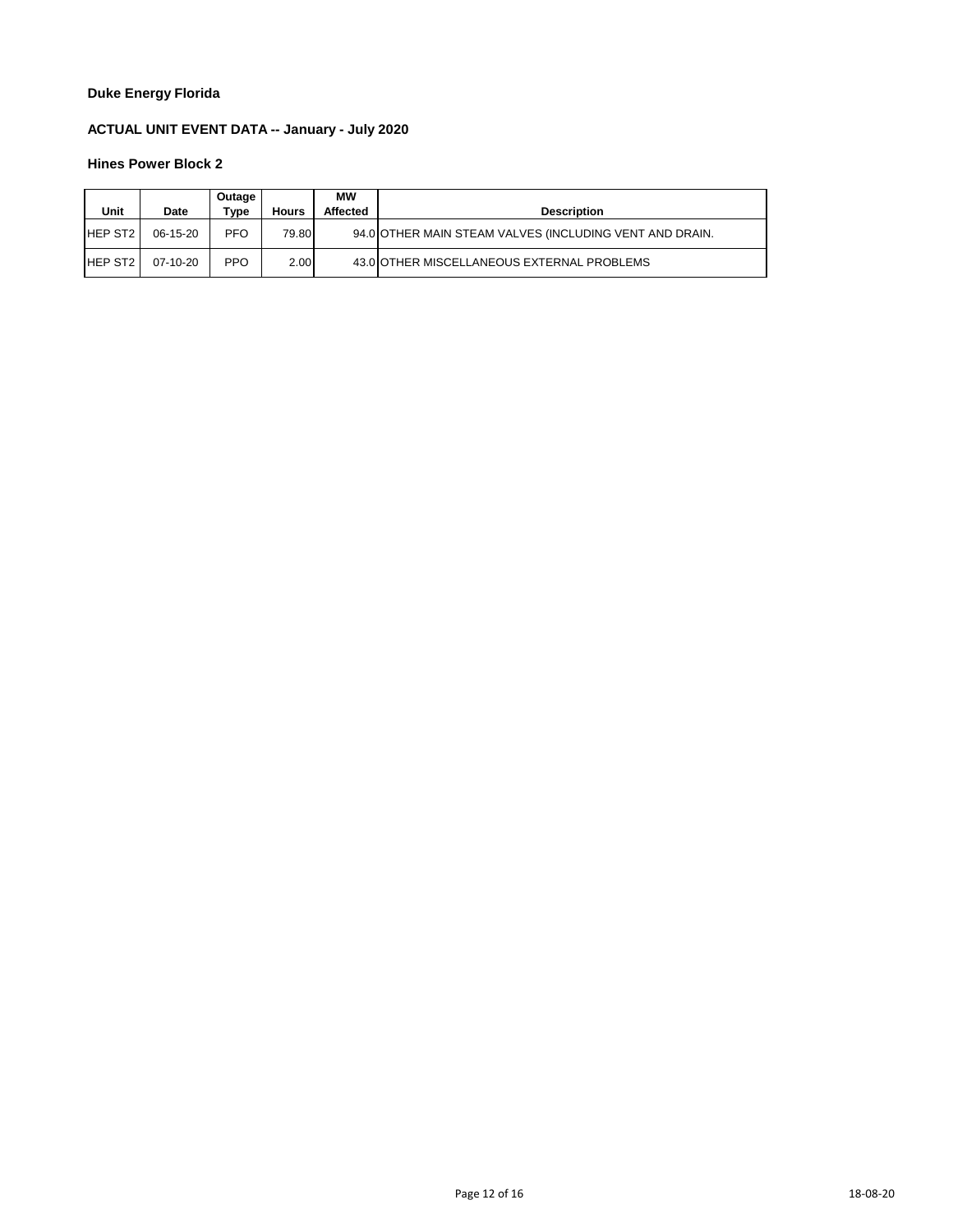## **ACTUAL UNIT EVENT DATA -- January - July 2020**

| Unit    | Date     | Outage<br><b>Type</b> | <b>Hours</b> | МW<br><b>Affected</b> | <b>Description</b>                                        |
|---------|----------|-----------------------|--------------|-----------------------|-----------------------------------------------------------|
| HEP 3A  | 02-11-20 | <b>PFO</b>            | 4.00         |                       | 71.0 OTHER MISCELLANEOUS GENERATOR PROBLEMS               |
| HEP 3A  | 02-25-20 | <b>FFO</b>            | 2.85         |                       | 171.0 TRANSMISSION SYSTEM PROBLEMS OTHER THAN CATASTROPH  |
| HEP 3A  | 04-10-20 | <b>FMO</b>            | 2.50         |                       | 171.0 CIRCULATING WATER SCREENWASH SYSTEM                 |
| HEP 3A  | 05-12-20 | <b>FFO</b>            | 142.40       |                       | 171.0 FEEDWATER PUMP                                      |
| HEP 3A  | 05-18-20 | <b>FMO</b>            | 127.28       |                       | 171.0 MAIN TRANSFORMER                                    |
| HEP 3A  | 06-02-20 | <b>FFO</b>            | 6.08         |                       | 171.0 OTHER GAS TURBINE EXHAUST PROBLEMS                  |
| HEP 3A  | 06-25-20 | <b>PPO</b>            | 1.33         |                       | 63.0 CIRCULATING WATER VALVES                             |
| HEP 3A  | 07-11-20 | <b>PPO</b>            | 1.00         |                       | 68.1 OTHER MISCELLANEOUS EXTERNAL PROBLEMS                |
| HEP 3A  | 07-31-20 | <b>FFO</b>            | 16.98        |                       | 171.0 AUTOMATIC TURBINE CONTROL SYSTEMS - ELEC-HYD-ANALOG |
| HEP 3B  | 02-11-20 | <b>PFO</b>            | 4.00         |                       | 71.0 OTHER MISCELLANEOUS GENERATOR PROBLEMS               |
| HEP 3B  | 02-25-20 | <b>FFO</b>            | 1.72         |                       | 171.0 TRANSMISSION SYSTEM PROBLEMS OTHER THAN CATASTROPH  |
| HEP 3B  | 04-10-20 | <b>FMO</b>            | 2.50         |                       | 171.0 CIRCULATING WATER SCREENWASH SYSTEM                 |
| HEP 3B  | 05-12-20 | <b>FFO</b>            | 10.05        |                       | 171.0 FEEDWATER PUMP                                      |
| HEP 3B  | 05-18-20 | <b>FMO</b>            | 103.83       |                       | 171.0 MAIN TRANSFORMER                                    |
| HEP 3B  | 05-22-20 | <b>FFO</b>            | 0.75         |                       | 171.0 CONDENSER LOSS OF VACUUM                            |
| HEP 3B  | 06-25-20 | <b>PPO</b>            | 1.33         |                       | 63.0 CIRCULATING WATER VALVES                             |
| HEP 3B  | 07-02-20 | <b>FFO</b>            | 38.67        |                       | 171.0 GAS TURBINE - FUEL PIPING AND VALVES                |
| HEP 3B  | 07-09-20 | <b>PFO</b>            | 0.73         |                       | 110.1 GAS FUEL SYSTEM WITH CONTROLS AND INSTRUMENTS       |
| HEP 3B  | 07-11-20 | <b>PPO</b>            | 1.00         |                       | 68.1 OTHER MISCELLANEOUS EXTERNAL PROBLEMS                |
| HEP 3B  | 07-14-20 | <b>FFO</b>            | 21.37        |                       | 171.0 COMBINED CYCLE INSTRUMENTS AND CONTROLS             |
| HEP 3B  | 07-31-20 | <b>FMO</b>            | 17.17        |                       | 171.0 TURBINE HYDRAULIC SYSTEM PIPES AND VALVES           |
| HEP ST3 | 02-11-20 | <b>PFO</b>            | 4.00         |                       | 43.0 OTHER MISCELLANEOUS GENERATOR PROBLEMS               |
| HEP ST3 | 02-25-20 | <b>FFO</b>            | 3.92         |                       | 173.0 TRANSMISSION SYSTEM PROBLEMS OTHER THAN CATASTROPH  |
| HEP ST3 | 04-10-20 | <b>FMO</b>            | 2.50         |                       | 173.0 CIRCULATING WATER SCREENWASH SYSTEM                 |
| HEP ST3 | 05-12-20 | FFO                   | 12.03        |                       | 173.0 FEEDWATER PUMP                                      |
| HEP ST3 | 05-18-20 | <b>FMO</b>            | 108.38       |                       | 173.0 MAIN TRANSFORMER                                    |
| HEP ST3 | 06-02-20 | <b>PFO</b>            | 6.08         |                       | 88.0 OTHER GAS TURBINE EXHAUST PROBLEMS                   |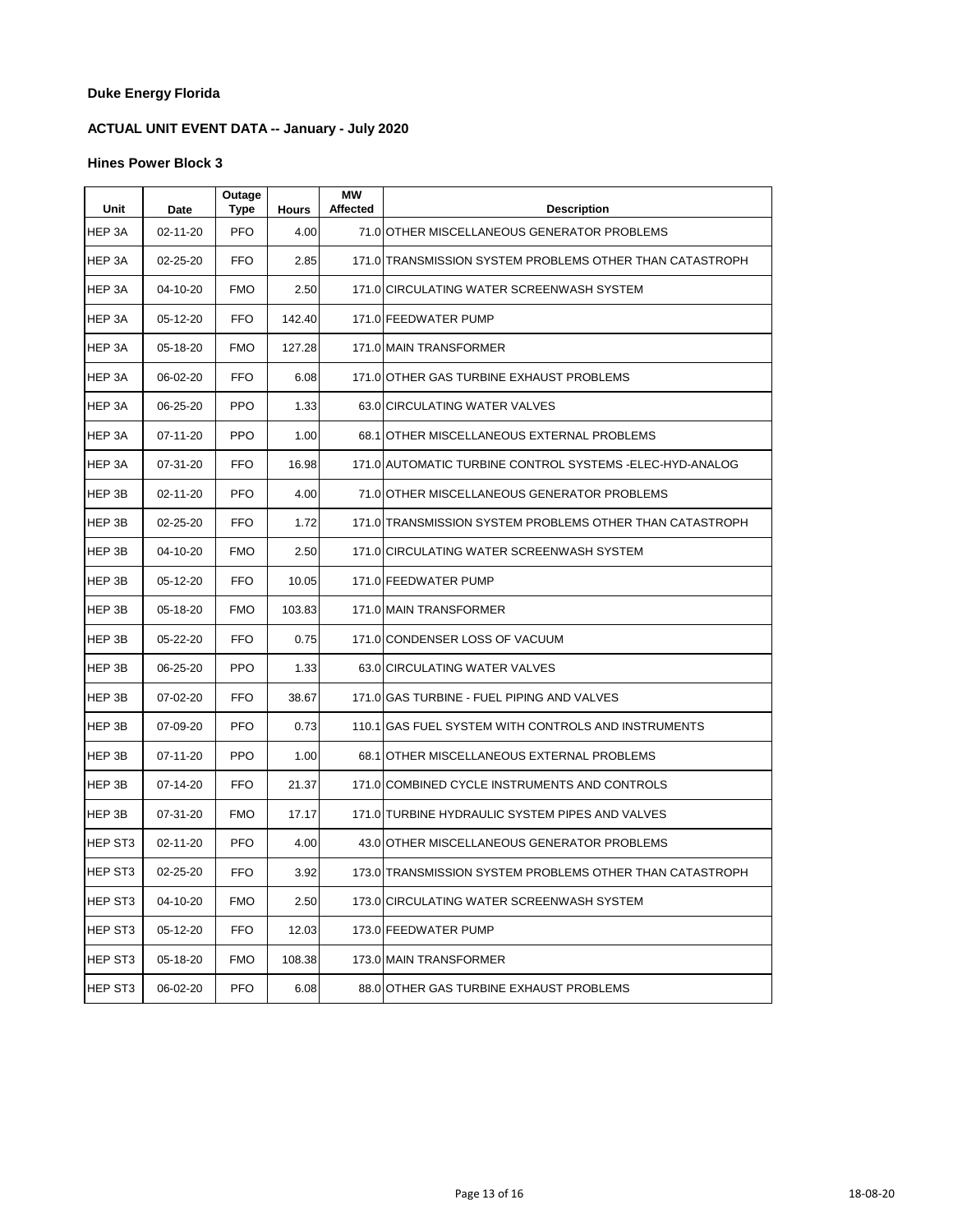## **ACTUAL UNIT EVENT DATA -- January - July 2020**

| Unit           | Date           | Outage<br>Type | <b>Hours</b> | <b>MW</b><br><b>Affected</b> | <b>Description</b>                              |
|----------------|----------------|----------------|--------------|------------------------------|-------------------------------------------------|
| <b>HEP ST3</b> | $06 - 25 - 20$ | <b>PPO</b>     | 1.33         |                              | 28.0 CIRCULATING WATER VALVES                   |
| <b>HEP ST3</b> | $07-11-20$     | <b>PPO</b>     | 1.00         |                              | 33.0 OTHER MISCELLANEOUS EXTERNAL PROBLEMS      |
| <b>HEP ST3</b> | $07-14-20$     | <b>PFO</b>     | 21.37        |                              | 88.0 COMBINED CYCLE INSTRUMENTS AND CONTROLS    |
| <b>HEP ST3</b> | $07 - 31 - 20$ | <b>FMO</b>     | 17.48        |                              | 173.0 TURBINE HYDRAULIC SYSTEM PIPES AND VALVES |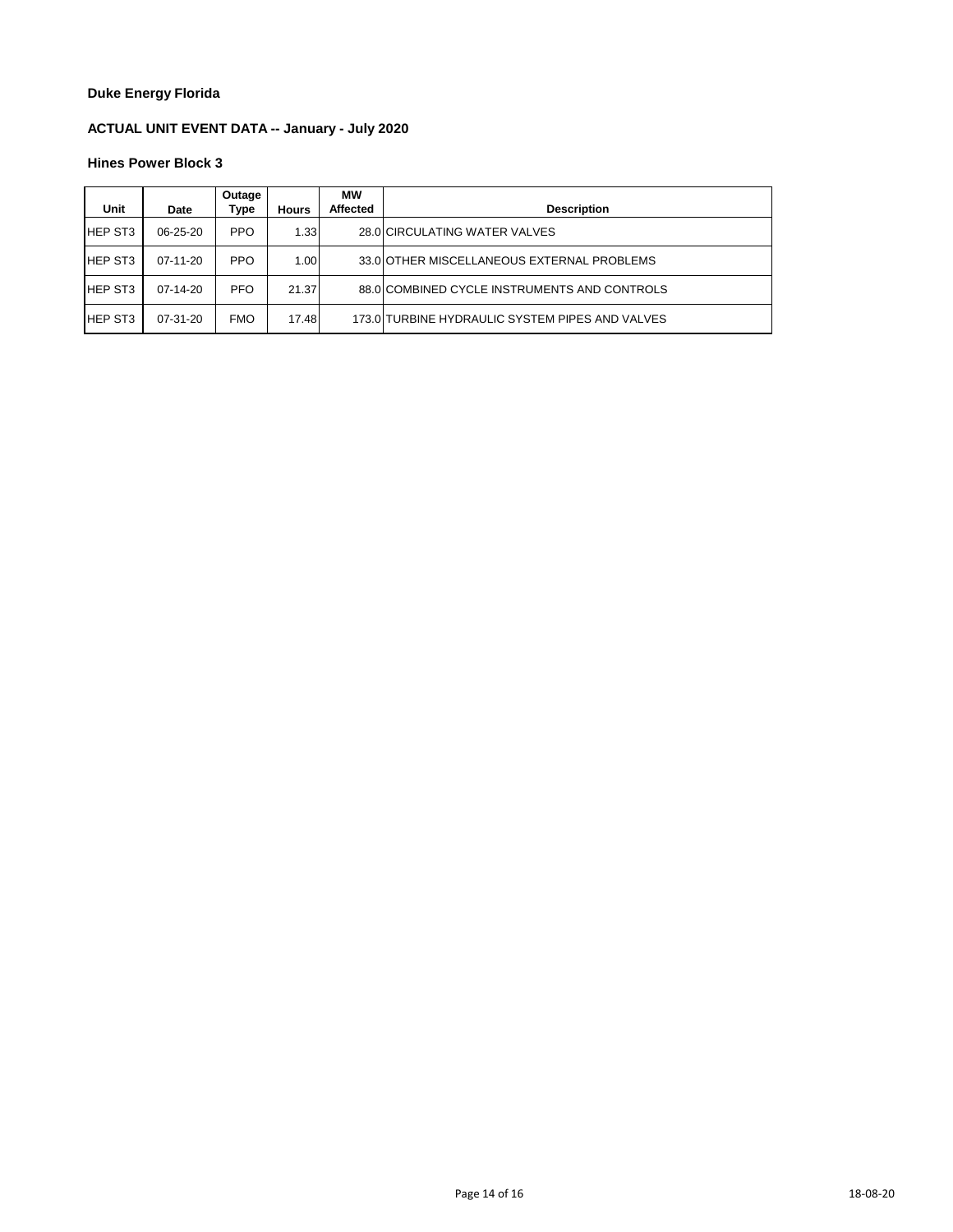## **ACTUAL UNIT EVENT DATA -- January - July 2020**

| Unit    | Date           | Outage<br><b>Type</b> | <b>Hours</b> | МW<br>Affected | <b>Description</b>                                  |
|---------|----------------|-----------------------|--------------|----------------|-----------------------------------------------------|
| HEP 4A  | 01-25-20       | <b>FFO</b>            | 16.85        |                | 173.0 GAS TURBINE COMPRESSOR - BLEED VALVES         |
| HEP 4A  | 03-03-20       | <b>FFO</b>            | 5.88         |                | 173.0 OPERATOR ERROR                                |
| HEP 4A  | 03-03-20       | FFO                   | 2.40         |                | 173.0 OPERATOR ERROR                                |
| HEP 4A  | 03-04-20       | <b>FFO</b>            | 1.48         |                | 173.0 OTHER TURBINE INSTRUMENT AND CONTROL PROBLEMS |
| HEP 4A  | 03-04-20       | <b>FFO</b>            | 11.23        |                | 173.0 OTHER MISCELLANEOUS BALANCE OF PLANT PROBLEMS |
| HEP 4A  | 03-04-20       | <b>FFO</b>            | 4.13         |                | 173.0 OTHER TURBINE INSTRUMENT AND CONTROL PROBLEMS |
| HEP 4A  | 03-04-20       | <b>FFO</b>            | 11.68        |                | 173.0 OTHER TURBINE INSTRUMENT AND CONTROL PROBLEMS |
| HEP 4A  | 03-22-20       | <b>PFO</b>            | 3.00         |                | 80.0 SERVICE WATER HEAT EXCHANGERS                  |
| HEP 4A  | 03-29-20       | <b>FFO</b>            | 1.63         |                | 173.0 GAS TURBINE CONTROL SYSTEM - LOGIC PROBLEMS   |
| HEP 4A  | 04-02-20       | <b>FFO</b>            | 37.87        |                | 173.0 TURBINE MAIN STOP VALVES                      |
| HEP 4A  | 04-12-20       | <b>FFO</b>            | 4.50         |                | 173.0 OTHER MISCELLANEOUS BALANCE OF PLANT PROBLEMS |
| HEP 4A  | 05-29-20       | <b>PPO</b>            | 9.00         |                | 78.0 CONDENSER TUBE SHEET FOULING                   |
| HEP 4A  | $07 - 01 - 20$ | <b>FFO</b>            | 45.68        |                | 173.0 LIGHTNING                                     |
| HEP 4A  | 07-03-20       | <b>FFO</b>            | 28.20        |                | 173.0 LIGHTNING                                     |
| HEP 4A  | 07-04-20       | FFO                   | 15.00        |                | 173.0 LIGHTNING                                     |
| HEP 4A  | 07-05-20       | <b>FFO</b>            | 9.75         |                | 173.0 LIGHTNING                                     |
| HEP 4A  | 07-06-20       | <b>FFO</b>            | 17.63        |                | 173.0 LIGHTNING                                     |
| HEP 4B  | 03-03-20       | <b>FFO</b>            | 14.60        |                | 172.0 OPERATOR ERROR                                |
| HEP 4B  | 03-04-20       | FFO                   | 9.30         |                | 172.0 OTHER TURBINE INSTRUMENT AND CONTROL PROBLEMS |
| HEP 4B  | 03-04-20       | FFO                   | 22.85        |                | 172.0 OTHER TURBINE INSTRUMENT AND CONTROL PROBLEMS |
| HEP 4B  | 03-22-20       | <b>PFO</b>            | 3.00         |                | 79.0 SERVICE WATER HEAT EXCHANGERS                  |
| HEP 4B  | 04-02-20       | FFO                   | 37.30        |                | 172.0 TURBINE MAIN STOP VALVES                      |
| HEP 4B  | 04-12-20       | <b>FFO</b>            | 8.53         |                | 172.0 OTHER MISCELLANEOUS BALANCE OF PLANT PROBLEMS |
| HEP 4B  | 04-13-20       | <b>FFO</b>            | 1.13         |                | 172.0 FEEDWATER PUMP                                |
| HEP 4B  | 05-29-20       | <b>PPO</b>            | 9.00         |                | 77.0 CONDENSER TUBE SHEET FOULING                   |
| HEP 4B  | 07-01-20       | <b>FFO</b>            | 123.10       |                | 172.0 LIGHTNING                                     |
| HEP ST4 | 01-25-20       | <b>PFO</b>            | 16.85        |                | 78.0 GAS TURBINE COMPRESSOR - BLEED VALVES          |